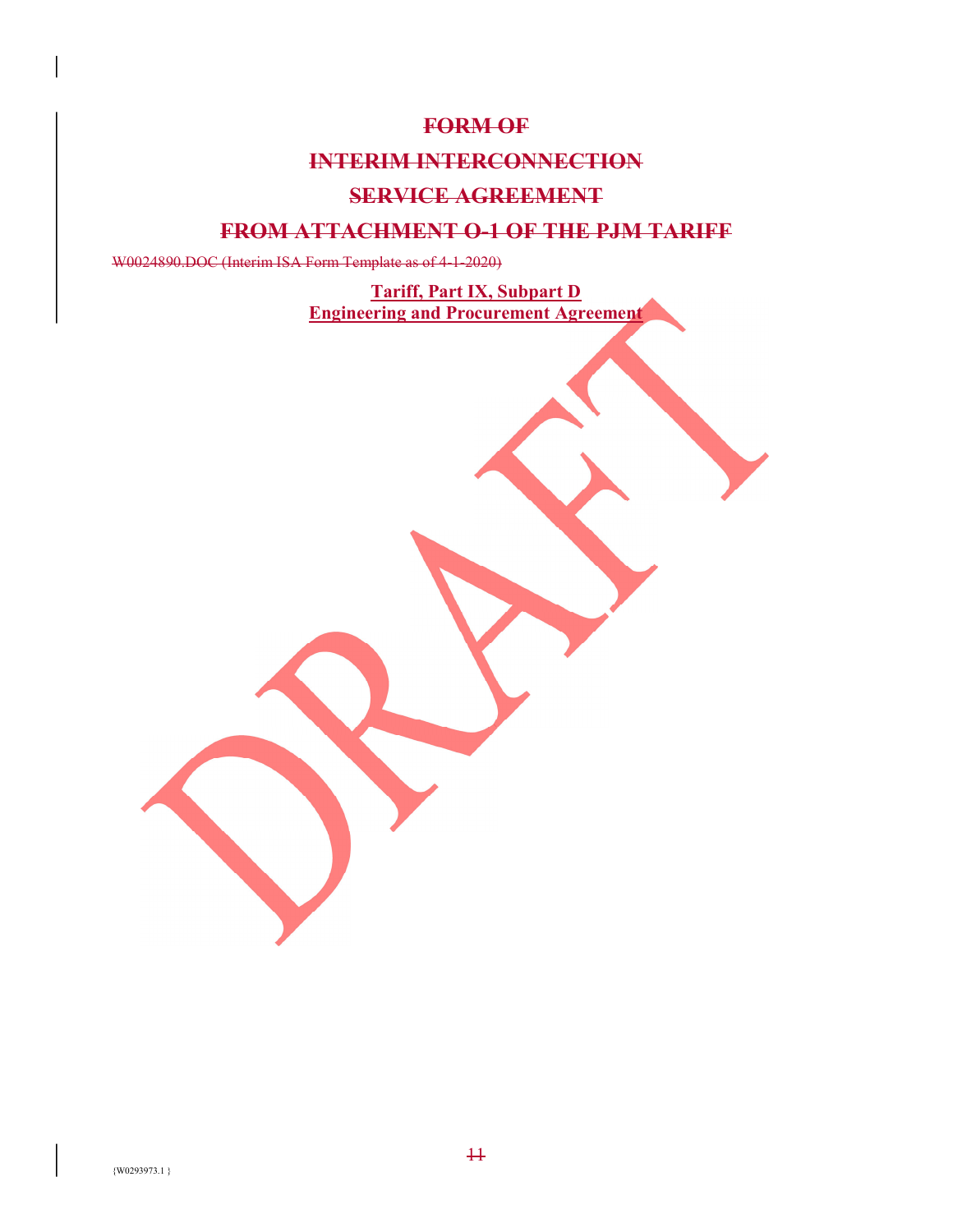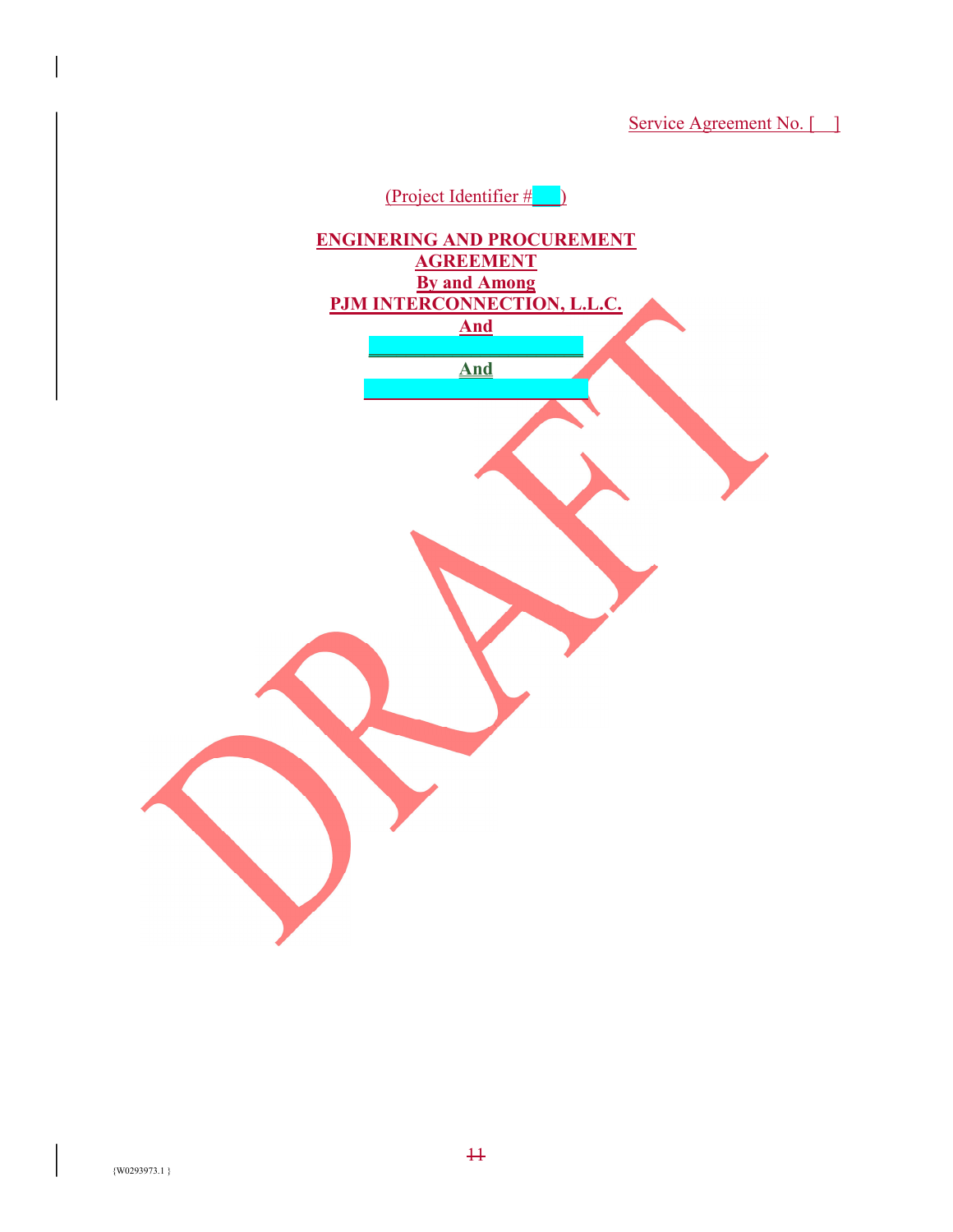# **ENGINERING AND PROCUREMENT INTERIM INTERCONNECTION SERVICE AGREEMENT**

**By and Among PJM Interconnection, L.L.C. and** 



**(PJM Queue Position Project Identifier #\_\_\_)** 

1.0 This Interim Interconnection Service Engineering and Procurement Agreement ("Interim ISAE&P Agreement"), including the Specifications attached hereto and incorporated herein, is entered into by and among PJM Interconnection, L.L.C. ("Transmission Provider" or "PJM"),  $\begin{bmatrix} \cdot & \cdot & \cdot \\ \cdot & \cdot & \cdot \\ \cdot & \cdot & \cdot \end{bmatrix}$  ("Interconnection CustomerProject") Developer" [OPTIONAL: or ["short name"]]), and [ ("Interconnected Transmission Owner" [OPTIONAL: or ["short name"]]). Transmission Provider, Project Developer and Transmission Owner are individually, a "Party" and together, the "Parties" and collectively are "Parties". **[Use as/when applicable: This** Interim ISA E&P Agreement supersedes the \_\_\_\_\_\_\_\_\_\_\_\_\_\_\_\_\_\_\_\_\_\_\_\_\_\_\_\_\_\_\_\_\_\_\_\_ {insert details to identify the agreement being superseded, such as whether it is an Interim Interconnection Service E&P

Agreement, Interconnection Service Agreement, or or Generator Interconnection Agreement, the effective date of the agreement, the service agreement number designation, and the FERC docket number, if applicable, for the agreement being superseded.}]] For purposes of the Agreement, the terms "Generation Interconnection Procedures" or "GIP" will refer to the interconnection procedures set forth in {Instructions: use Tariff, Part VII if this is a transition period agreement, or use Tariff, Part VIII if this is a post-transition period agreement}.

2.0Attached are Specifications for the Customer Facility that Interconnection Customer 2.0 The location and a description of the Generating Facility or Merchant Transmission Facility that Project Developer proposes to interconnect to the Transmission Provider's Transmission System. Interconnection Customer represents and warrants that, upon completion of their construction, it will own or control the facilities identified in the Specifications is attached hereto and made a part hereof. In the event that Interconnection Customer-Project Developer will not own the facilities, Interconnection Customer Project Developer represents and warrants that it is authorized by the owners of such facilities to enter into this Interim ISA E&P Agreement and to represent such control.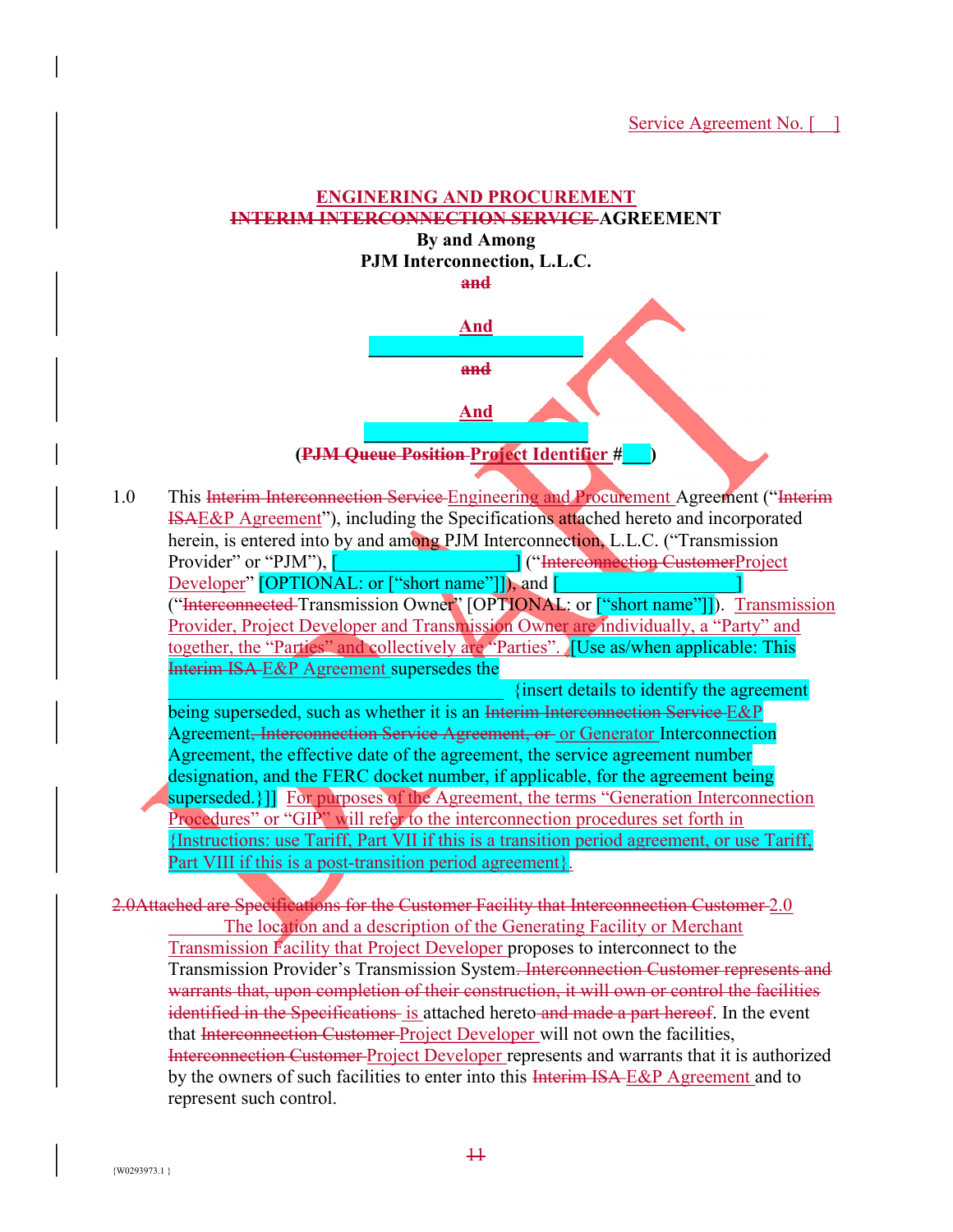- 3.0 In order to advance the completion of its interconnection under the PJM Open Access Transmission Tariff ("Tariff"), Interconnection Customer Project Developer has requested an Interim ISA E&P Agreement and Transmission Provider has determined that Interconnection Customer Project Developer is eligible under the Tariff to obtain this Interim ISAE&P Agreement. This E&P Agreement is not intended to be used for the actual construction of any Interconnection Facilities or Transmission Upgrades.
- 4.0 (a) In accord with Section 211 of the TariffGIP, Interconnection Customersection **[to be provided**, Project Developer, on or before the effective date of this Interim ISAE&P Agreement, shall provide Transmission Provider (for the benefit of the Interconnected Transmission Owner) with a letter of credit from an agreed provider or other form of security reasonably acceptable to Transmission Provider in the amount of  $\$ which amount equals the estimated costs, determined in accordance with Section 217 of the Tariff, of acquiring, designing, constructing and/or installing the facilities GIP, section **[to be provided]**, of the engineering and procurement activities described in section 3.0-2.0 of the Attached Specifications. Should Interconnection Customer Project Developer fail to provide such security in the amount or form required, this Interim ISA E&P Agreement shall be terminated. Interconnection Customer Project Developer acknowledges (1) that it will be responsible for the actual costs of the facilities described in the Specifications, whether greater or lesser than the amount of the payment security provided under this section, and (2) that the payment security under this section does not include any additional amounts that it will owe in the event that it executes a final Generator Interconnection Service-Agreement, as described in section 7.0(a) below.

(b) Interconnection Customer Project Developer acknowledges (1) that the purpose of this **Interim ISA** is to expedite, at Interconnection Customer's request, the acquisition, design, construction and/or installation of certain materials and equipmentE&P Agreement is to expedite, at Project Developer's request, the engineering and procurement of certain long-lead items, as described in the Specifications, necessary to interconnect its proposed facilities with Transmission Provider's Transmission Systemfor the establishment of the interconnection in order to advance the implementation of the Interconnection Request; and (2) that Transmission Provider's Interconnection Studies related to such facilities have not been completed, but that the [identify completed feasibility and/or system impact System Impact or other study(ies)], dated [The Later of Later 1, that included Interconnection Customer's Project Developer's project sufficiently demonstrated, in Interconnection Customer's Project Developer's sole opinion, the necessity of facilities additions to the Transmission System to accommodate Interconnection Customer's Project Developer's project to warrant, in Interconnection Customer's Project Developer's sole judgment, its request that the Interconnected Transmission Owner acquire, design, construct and/or install-provide engineering and procurement for the equipment indicated in the Specifications for use in interconnecting Interconnection Customer's Project Developer's project with the Transmission System.

5.0 This Interim ISA E&P Agreement shall be effective on the date it is executed by all Interconnection Parties and shall terminate upon the execution and delivery by Interconnection Customer Project Developer and Transmission Provider of the final Generator Interconnection Service Agreement described in section 7.0(a) below, or on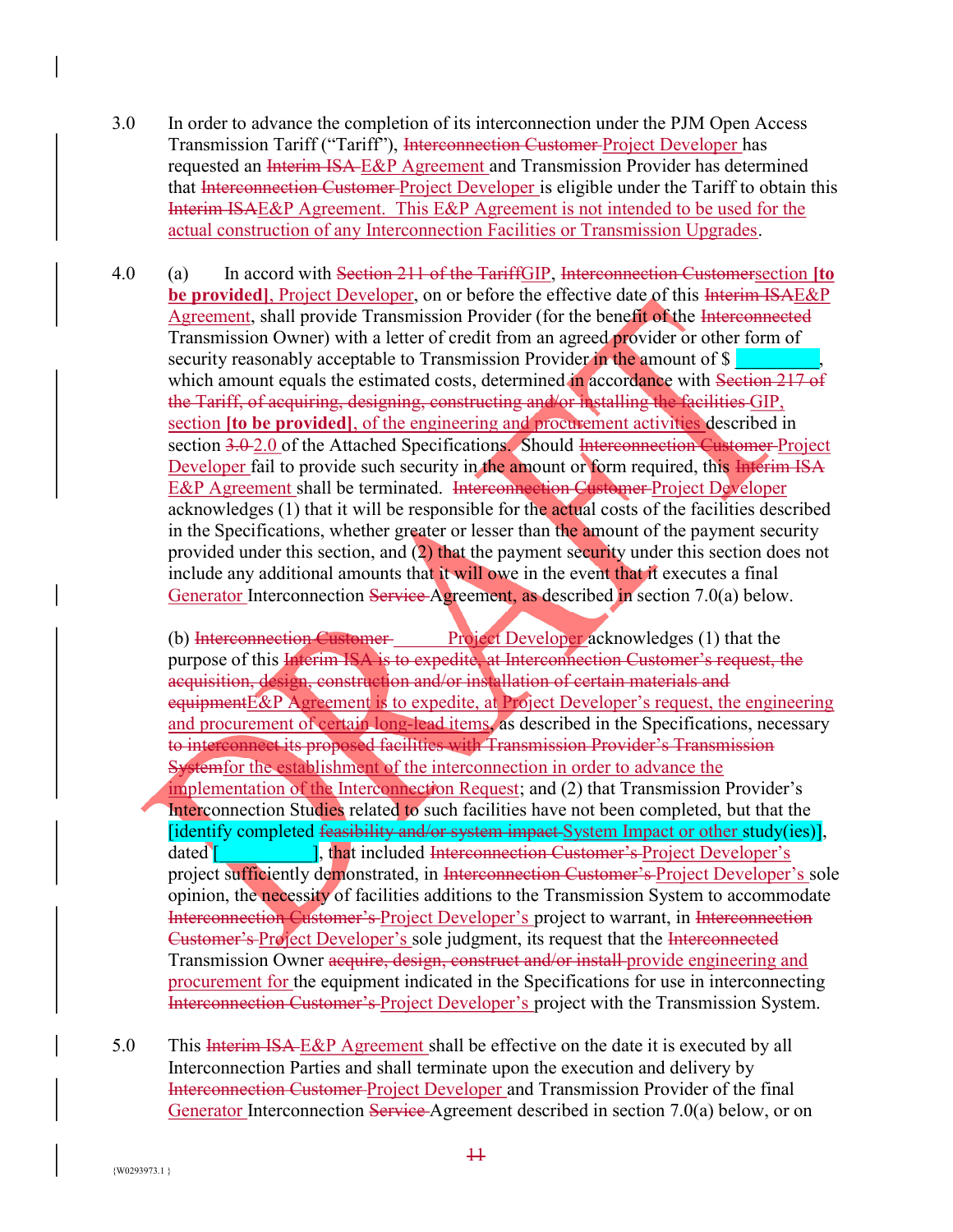such other date as mutually agreed upon by the parties, unless earlier terminated in accordance with the Tariff.

6.0 In addition to the milestones stated in Section 212.5 of the TariffGIP, section **[to be provided**, during the term of this Interim ISAE&P Agreement, Interconnection Customer Project Developer shall ensure that its generation project meets each of the following development milestones:

### **[SPECIFY MILESTONES-]**

OR

## **FINOT APPLICABLE FOR THIS INTERIM ISA E&P AGREEMENT**

OR

## **FIMILESTONE REQUIREMENTS WILL BE SPECIFIED IN THE FURTHER** GENERATOR INTERCONNECTION SERVICE AGREEMENT DESCRIBED IN SECTION  $7.0(a)$ ]

7.0 (a) Transmission Provider and the Interconnected Transmission Owner agree to provide for the acquisition, design, construction and/or installation engineering and procurement of the facilities identified, and to the extent described, in Section 3.0 section 2.0 of the Specifications in accordance with Part IV of the TariffGIP, as amended from time to time, and this Interim ISAE&P Agreement. Except to the extent for which the Specifications provide for interim interconnection rights for the Interconnection Customer, the The parties agree that (1) this Interim ISA E&P Agreement shall not provide for or authorize Interconnection Service or rights associated therewith for the Interconnection CustomerProject Developer, and (2) Interconnection Service will commence only after Interconnection Customer Project Developer has entered into a final Generator Interconnection Service Agreement with Transmission Provider and the Interconnection Transmission Owner (or, alternatively, the Project Developer, Transmission Owner or Transmission Provider has exercised its right to initiate dispute resolution or to have the final Generator Interconnection Service Agreement filed with the FERC unexecuted) after completion of the Facilities Study System Impact Studies related to Interconnection Customer's Project Developer's Interconnection Request and otherwise in accordance with the Tariff. The final Generator Interconnection Service Agreement may further provide for construction of, and payment for, transmission facilities additional to those identified in the attached Specifications. Should Interconnection Customer Project Developer fail to enter into such final Generator Interconnection Service Agreement (or, alternatively, to initiate dispute resolution or request that the agreement be filed with the FERC unexecuted) within the time prescribed by the Tariff, Transmission Provider shall have the right, upon providing written notice to Interconnection CustomerProject Developer, to terminate this Interim ISAE&P Agreement.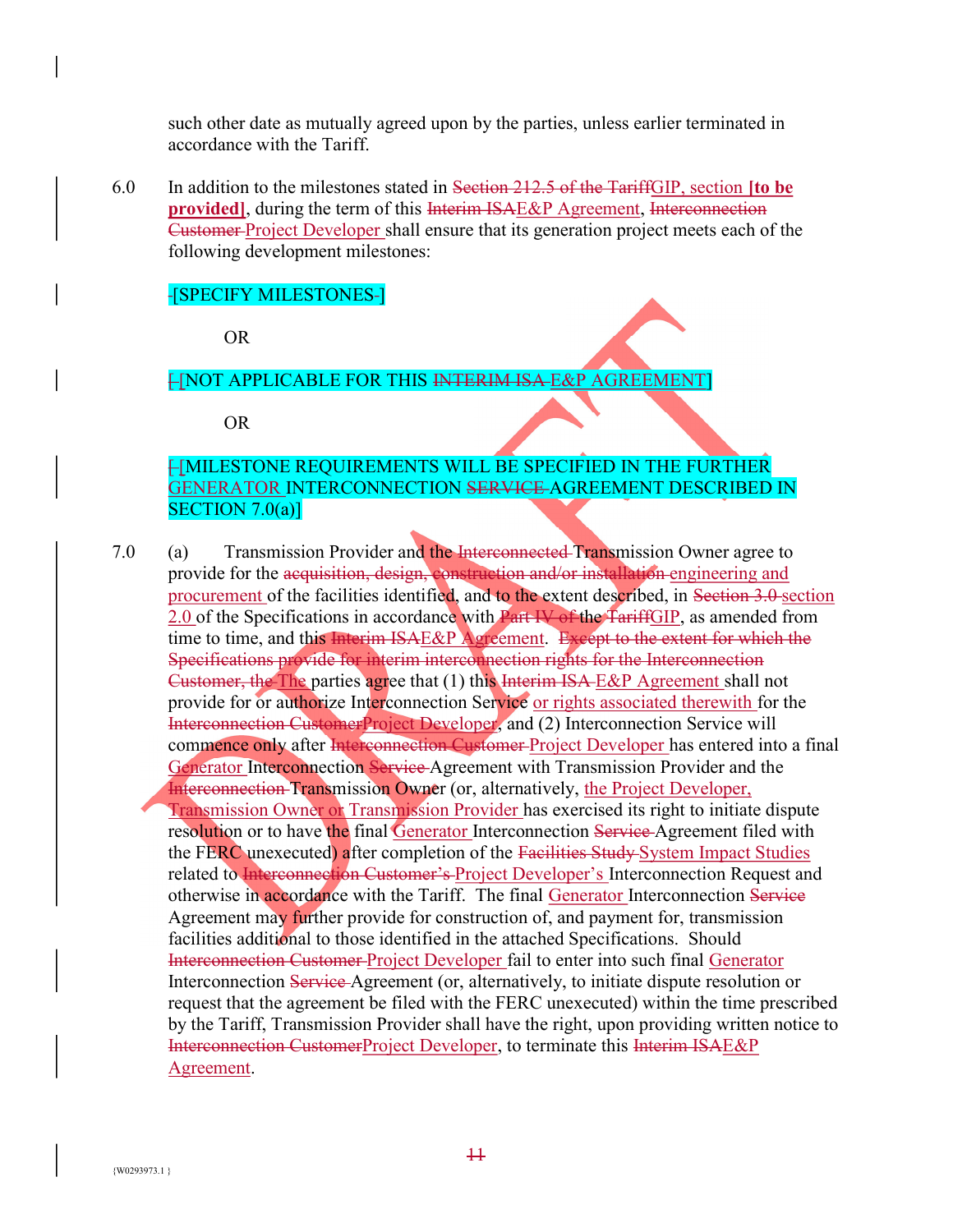(b) In the event that Interconnection Customer Project Developer decides not to interconnect its proposed facilities, as described in Section section 1.0 of the Specifications to the Transmission System, it shall immediately give Transmission Provider written notice of its determination. Interconnection Customer-Project Developer shall be responsible for the Costs incurred pursuant to this Interim ISA-E&P Agreement by Transmission Provider and/or by the Interconnected Transmission Owner (1) on or before the date of such notice, and (2) after the date of such notice, if the costs could not reasonably be avoided despite, or were incurred by reason of, Interconnection Customer's Project Developer's determination not to interconnect. Interconnection Customer's Project Developer's liability under the preceding sentence shall include all Cancellation Costs in connection with the acquisition, design, construction and/or installation engineering and procurement of the facilities described in section 3.0-2.0 of the Specifications. In the event the Interconnected Transmission Owner incurs Cancellation Costs, it shall provide the Transmission Provider, with a copy to the Interconnection CustomerProject Developer, with a written demand for payment and with reasonable documentation of such Cancellation Costs. Within 60 days after the date of Interconnection Customer's Project Developer's notice, Transmission Provider shall provide an accounting of, and the appropriate party shall make any payment to the other that is necessary to resolve, any difference between (i) Interconnection Customer's Project Developer's cost responsibility under this Interim ISA-E&P Agreement and the Tariff for Costs, including Cancellation Costs, of the facilities described in section 3.0-2.0 of the Specifications and (ii) Interconnection Customer's Project Developer's previous payments under this Interim ISAE&P Agreement. Notwithstanding the foregoing, however, Transmission Provider shall not be obligated to make any payment that the preceding sentence requires it to make unless and until the Interconnected Transmission Owner has returned to it the portion of Interconnection Customer's Project Developer's previous payments that Transmission Provider must pay under that sentence. This Interim ISA E&P Agreement shall be deemed to be terminated upon completion of all payments required under this paragraph (b).

(c) Disposition of the facilities related to this Interim ISA E&P Agreement after receipt of Interconnection Customer's Project Developer's notice of its determination not to interconnect shall be decided in accordance with Section 211.1 of the Tariff.GIP, section **[to be provided]**.

- 8.0Interconnection Customer 8.0 Project Developer agrees to abide by all rules and procedures pertaining to generation and transmission in the PJM Region, including but not limited to the rules and procedures concerning the dispatch of generation set forth in the Operating Agreement and the PJM Manuals.
- 9.0 In analyzing and preparing the Facilities Study or the System Impact Study  $\frac{1}{1}$  no Facilities Study is required, and in designing and constructing the Attachment Transmission Owner Interconnection Facilities, Local Distribution Upgrades and/or Network Upgrades described in the Specifications attached to this Interim ISAE&P Agreement, Transmission Provider, the Interconnected Transmission Owner(s), and any other subcontractors employed by Transmission Provider have had to, and shall have to, rely on information provided by Interconnection Customer Project Developer and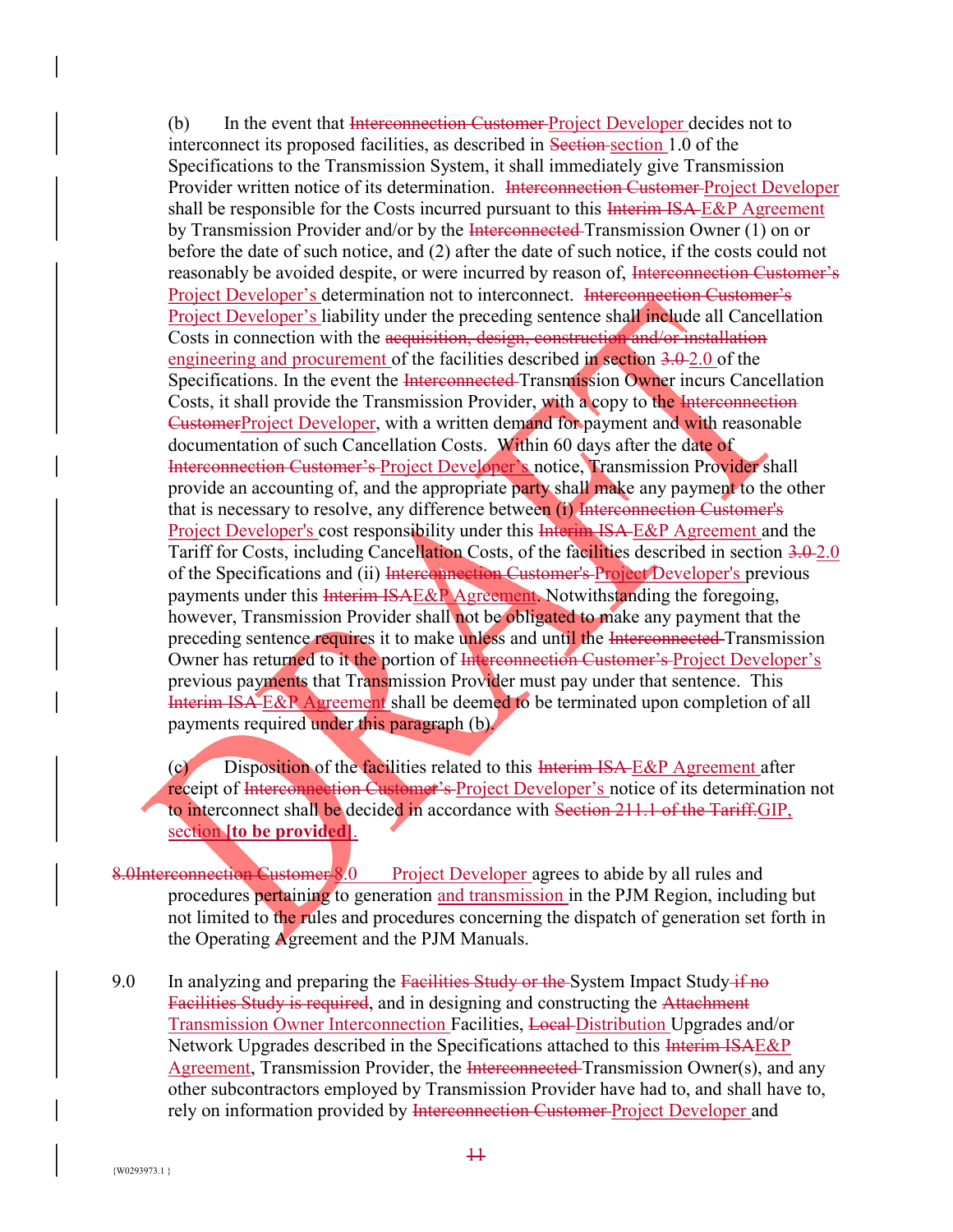possibly by third parties and may not have control over the accuracy of such information. Accordingly, NEITHER TRANSMISSION PROVIDER, THE INTERCONNECTED TRANSMISSION OWNER(S), NOR ANY OTHER SUBCONTRACTORS EMPLOYED BY TRANSMISSION PROVIDER OR INTERCONNECTED TRANSMISSION OWNER MAKES ANY WARRANTIES, EXPRESS OR IMPLIED, WHETHER ARISING BY OPERATION OF LAW, COURSE OF PERFORMANCE OR DEALING, CUSTOM, USAGE IN THE TRADE OR PROFESSION, OR OTHERWISE, INCLUDING WITHOUT LIMITATION IMPLIED WARRANTIES OF MERCHANTABILITY AND FITNESS FOR A PARTICULAR PURPOSE, WITH REGARD TO THE ACCURACY, CONTENT, OR CONCLUSIONS OF THE FACILITIES STUDY OR THE SYSTEM IMPACT STUDY IF NO FACILITIES STUDY IS REQUIRED OR OF THE ATTACHMENT TRANSMISSION OWNER INTERCONNECTION FACILITIES, LOCAL DISTRIBUTION UPGRADES AND/OR NETWORK UPGRADES, PROVIDED, HOWEVER, that Transmission Provider warrants that the transmission facilities described in Section 3.0 of the Specifications will be designed, constructed and operated in accordance with Good Utility Practice, as such term is defined in the Operating Agreement. Interconnection Customer Project Developer acknowledges that it has not relied on any representations or warranties not specifically set forth herein and that no such representations or warranties have formed the basis of its bargain hereunder.

- 10.0 Within 120 days after the Interconnected Transmission Owner completes acquisition, design, construction and/or installation the engineering and procurement of the facilities described in Section 3.0 section 2.0 of the Specifications, Transmission Provider shall provide Interconnection Customer Project Developer with an accounting of, and the appropriate party shall make any payment to the other that is necessary to resolve, any difference between (a) Interconnection Customer's Project Developer's responsibility under this Interim ISA-E&P Agreement and the Tariff for the actual cost of such equipment, and (b) Interconnection Customer's Project Developer's previous aggregate payments to Transmission Provider and the Interconnected Transmission Owner hereunder. Notwithstanding the foregoing, however, Transmission Provider shall not be obligated to make any payment that the preceding sentence requires it to make unless and until the Interconnected Transmission Owner has returned to it the portion of Interconnection Customer's Project Developer's previous payments that Transmission Provider must pay under that sentence.
- 11.0 No third party beneficiary rights are created under this Interim ISAE&P Agreement, provided, however, that payment obligations imposed on Interconnection Customer Project Developer hereunder are agreed and acknowledged to be for the benefit of the Interconnected Transmission Owner actually performing the services associated with the interconnection of the Generating Facilities and any associated upgrades of other facilities.
- 12.0 No waiver by either party of one or more defaults by the other in performance of any of the provisions of this Interim ISA-E&P Agreement shall operate or be construed as a waiver of any other or further default or defaults, whether of a like or different character.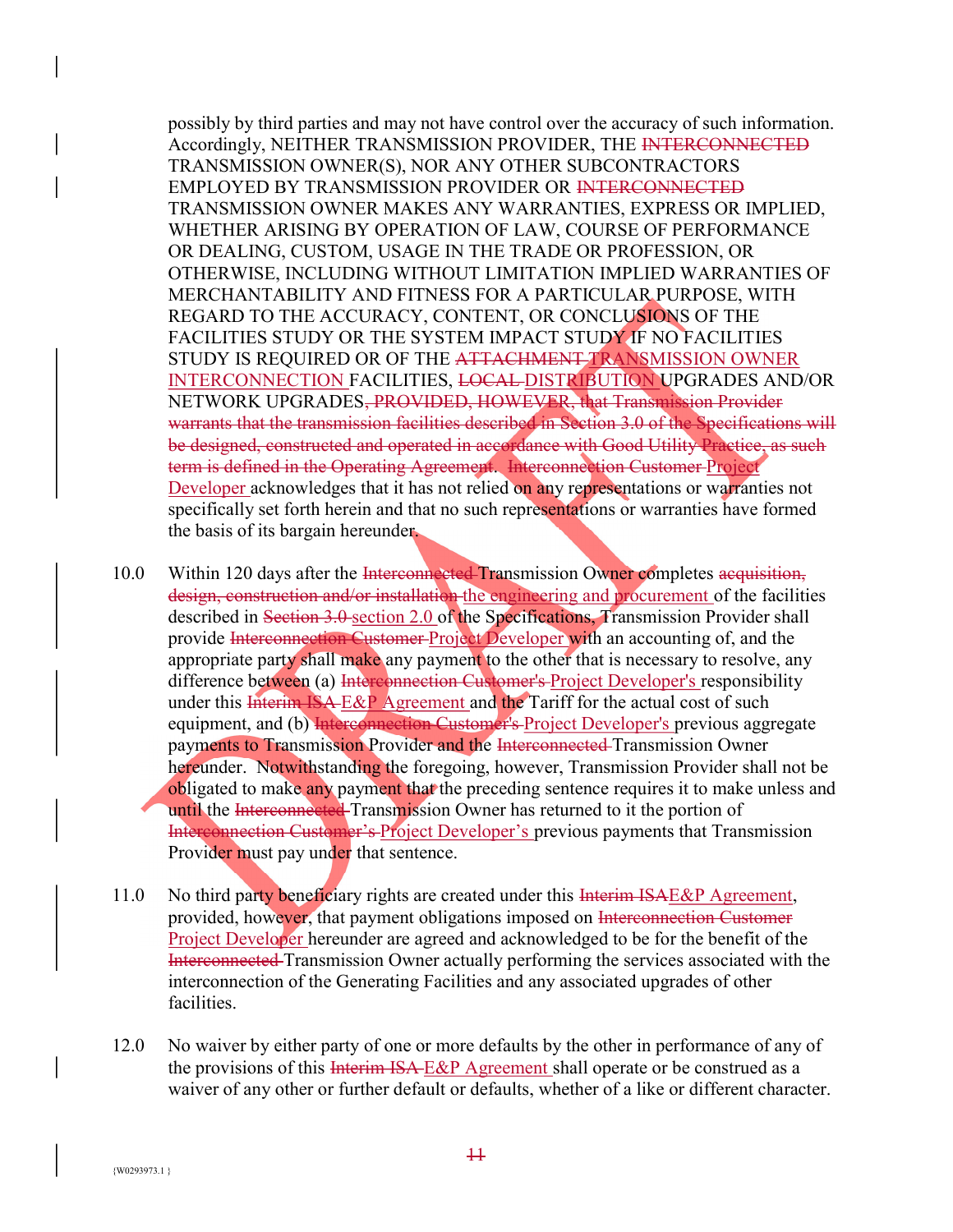13.0 This Interim ISA-E&P Agreement or any part thereof, may not be amended, modified, assigned, or waived other than by a writing signed by all parties hereto. Parties acknowledge that, subsequent to execution of this agreement, errors may be corrected by replacing the page of the agreement containing the error with a corrected page, as agreed to and signed by the parties without modifying or altering the original date of execution, dates of any milestones, or obligations contained therein.

If the event an amendment is desired, Transmission Provider shall tender for execution an agreement to Project Developer. No later than fifteen (15) Business Days after Transmission Provider's tender for execution of such agreement, Project Developer shall either: (i) execute the agreement; or (ii) request in writing dispute resolution as allowed under Tariff, Part I, section 12 or, if concerning the Regional Transmission Expansion Plan, consistent with Operating Agreement, Schedule 5, or that the agreement be filed unexecuted with the Commission. Such agreement shall be deemed be terminated and withdrawn if Project Developer fails to comply with these requirements. Not later than fifteen (15) Business Days after execution by Project Developer, Transmission Owner shall either: (i) execute the agreement; or (ii) request in writing dispute resolution as allowed under Tariff, Part I, section 12 or, if concerning the Regional Transmission Expansion Plan, consistent with Operating Agreement, Schedule 5, or request that a consent to assignment agreement be filed unexecuted with the Commission. Following execution by Transmission Owner, Transmission Provider shall either: (i) execute the agreement; or (ii) request in writing dispute resolution as allowed under Tariff, Part I, section 12 or, if concerning the Regional Transmission Expansion Plan, consistent with Operating Agreement, Schedule 5, or (iii) file the agreement with FERC in unexecuted form. Transmission Provider may also file the agreement with FERC in unexecuted form if Transmission Owner does not comply with the requirements above.

- 14.0 This Interim ISA E&P Agreement shall be binding upon the parties hereto, their heirs, executors, administrators, successors, and assigns.
- 15.0 This Interim ISA E&P Agreement shall not be construed as an application for service under Part II or Part III of the Tariff.
- 16.0 Any notice or request made to or by either Party regarding this Interim ISA-E&P Agreement shall be made to the representative of the other Party as indicated below.

## **Transmission Provider**

 PJM Interconnection, L.L.C. 2750 Monroe Blvd. Audubon, PA 19403 **Interconnection Customer** 

 [ CONTACT NAME/ADDRESS ] interconnectionagreementnotices@pjm.com

**Project Developer** 

[CONTACT NAME/ADDRESS]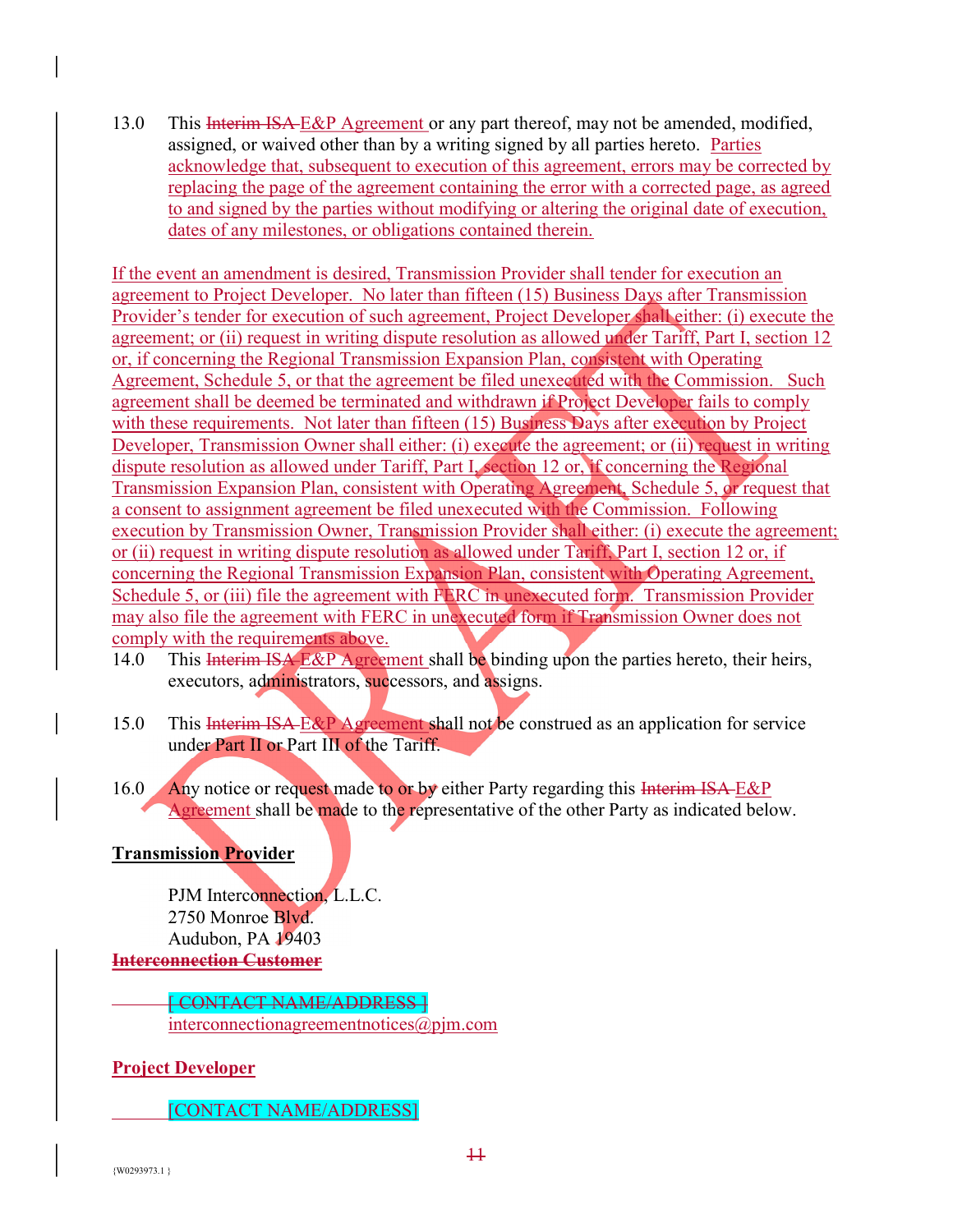## **Interconnected Transmission Owner**

## -[CONTACT NAME/ADDRESS-]

- 17.0 All portions of the Tariff and the Operating Agreement pertinent to the subject of this Interim ISA-E&P Agreement are incorporated herein and made a part hereof.
- 18.0 This Interim ISA E&P Agreement is entered into pursuant to Part IV of the TariffGIP.
- 19.0 Neither party shall be liable for consequential, incidental, special, punitive, exemplary or indirect damages, lost profits or other business interruption damages, by statute, in tort or contract, under any indemnity provision or otherwise with respect to any claim, controversy or dispute arising under this **Interim ISAE&P** Agreement.
- 20.0 Addendum of Interconnection Customer's Project Developer's Agreement to Conform with IRS Safe Harbor Provisions for Non-Taxable Status. To the extent required, in accordance with Section section 20.1, Schedule A to this Interim ISA E&P Agreement shall set forth the Interconnection Customer's Project Developer's agreement to conform with the IRS safe harbor provisions for non-taxable status.

## 20.1 Tax Liability

#### 20.1.1 Safe Harbor Provisions:

This Section section 20.1.1 is applicable only to Generation Interconnection CustomersProject Developers. Provided that Interconnection Customer Project Developer agrees to conform to all requirements of the Internal Revenue Service ("IRS") (e.g., the "safe harbor" provisions of IRS Notices 2001-82 and 88-129) that would confer nontaxable status on some or all of the transfer of property, including money, by Interconnection Customer Project Developer to the Interconnected Transmission Owner for payment of the Costs of construction of the Transmission Owner Interconnection Facilities, the Interconnected Transmission Owner, based on such agreement and on current law, shall treat such transfer of property to it as nontaxable income and, except as provided in Section section 20.1.2 below, shall not include income taxes in the Costs of Transmission Owner Interconnection Facilities that are payable by Project Developer under the E&P Agreement, the Generator Interconnection Customer under the Interim Interconnection Service Agreement, the Interconnection Service Agreement or the Interconnection Construction Service Agreement. Interconnection Customer Project Developer shall document its agreement to conform to IRS requirements for such nontaxable status in the  $E\&P$  Agreement, Generator Interconnection Service-Agreement, and/or the Interconnection Construction Service Agreement, and/or the Interim Interconnection Service Agreement.

## 20.1.2 Tax Indemnity: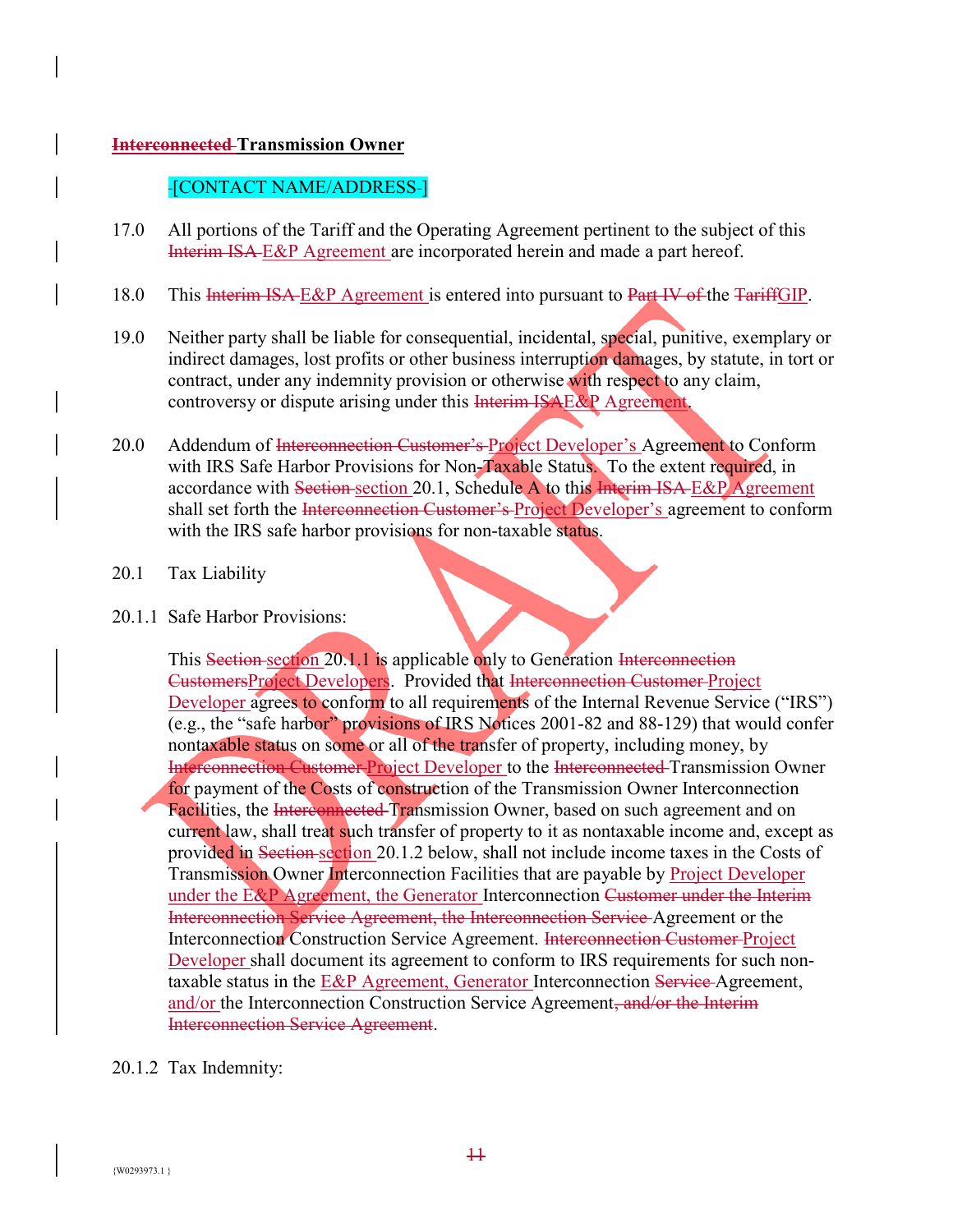Interconnection Customer Project Developer shall indemnify the Interconnected Transmission Owner for any costs that Interconnected Transmission Owner incurs in the event that the IRS and/or a state department of revenue (State) determines that the property, including money, transferred by Interconnection Customer-Project Developer to the Interconnected Transmission Owner with respect to the construction of the Transmission Owner Interconnection Facilities is taxable income to the Interconnected Transmission Owner. Interconnection Customer Project Developer shall pay to the Interconnected Transmission Owner, on demand, the amount of any income taxes that the IRS or a State assesses to the Interconnected Transmission Owner in connection with such transfer of property and/or money, plus any applicable interest and/or penalty charged to the Interconnected Transmission Owner. In the event that the Interconnected Transmission Owner chooses to contest such assessment, either at the request of Interconnection Customer Project Developer or on its own behalf, and prevails in reducing or eliminating the tax, interest and/or penalty assessed against it, the Interconnected Transmission Owner shall refund to Interconnection Customer Project Developer the excess of its demand payment made to the Interconnected Transmission Owner over the amount of the tax, interest and penalty for which the Interconnected Transmission Owner is finally determined to be liable. Interconnection Customer's Project Developer's tax indemnification obligation under this section shall survive any termination of the Interim Interconnection Service E&P Agreement or, the GIA or the Interconnection Construction Service Agreement.

#### 20.1.3 Taxes Other Than Income Taxes:

Upon the timely request by Interconnection Customer, and at Interconnection Customer's Project Developer, and at Project Developer's sole expense, the Interconnected Transmission Owner shall appeal, protest, seek abatement of, or otherwise contest any tax (other than federal or state income tax) asserted or assessed against the Interconnected Transmission Owner for which Interconnection Customer Project Developer may be required to reimburse Transmission Provider under the terms of this Interim Interconnection Service E&P Agreement or Part VI of the TariffGIP. Interconnection Customer Project Developer shall pay to the Interconnected Transmission Owner on a periodic basis, as invoiced by the Interconnected Transmission Owner, the Interconnected Transmission Owner's documented reasonable costs of prosecuting such appeal, protest, abatement, or other contest. Interconnection Customer Project Developer and the Interconnected Transmission Owner shall cooperate in good faith with respect to any such contest. Unless the payment of such taxes is a prerequisite to an appeal or abatement or cannot be deferred, no amount shall be payable by Interconnection Customer-Project Developer to the Interconnected Transmission Owner for such contested taxes until they are assessed by a final, non-appealable order by any court or agency of competent jurisdiction. In the event that a tax payment is withheld and ultimately due and payable after appeal, Interconnection Customer Project Developer will be responsible for all taxes, interest and penalties, other than penalties attributable to any delay caused by the Interconnected Transmission Owner.

#### 20.1.4 Income Tax Gross-Up

#### 20.1.4.1 Additional Security: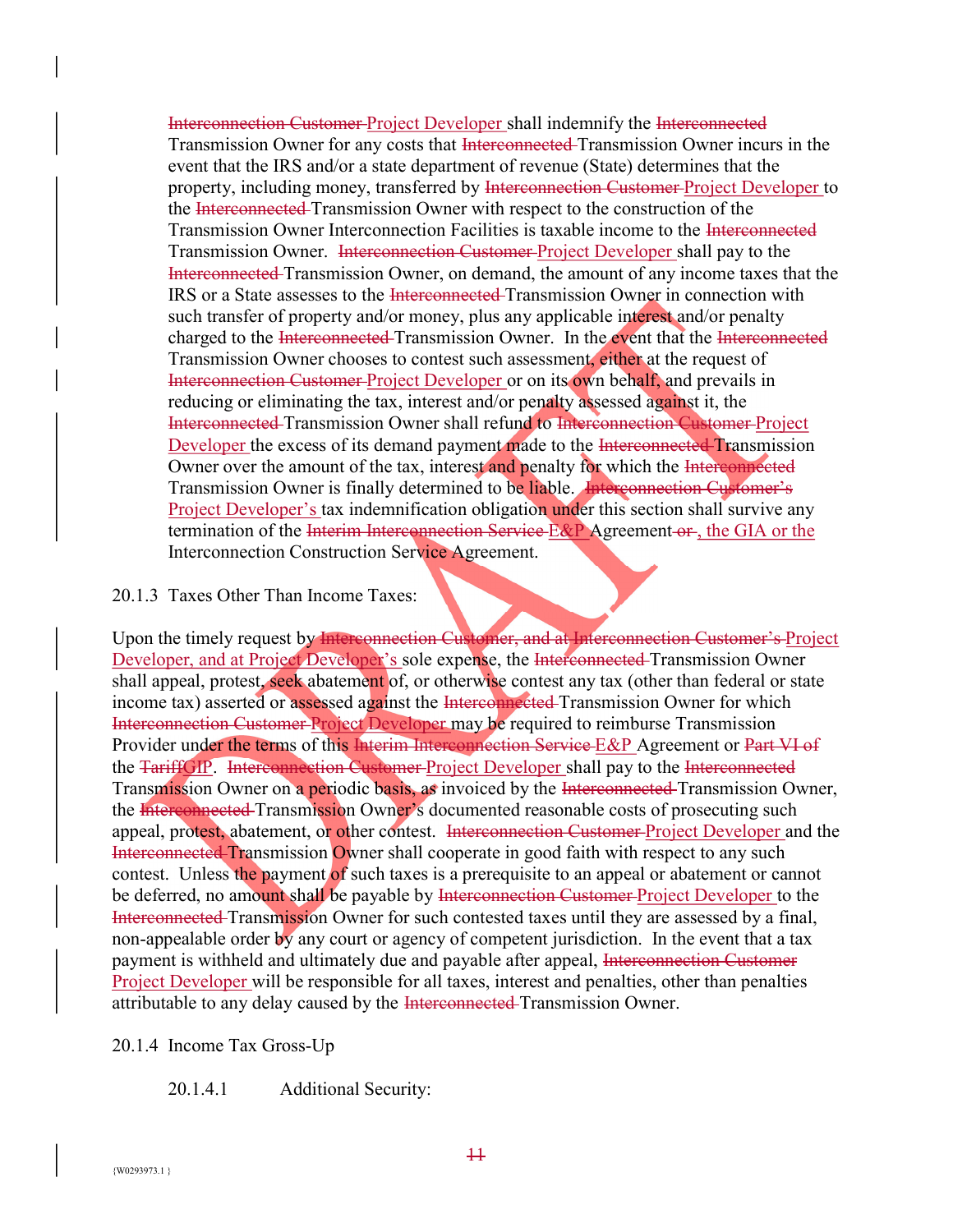In the event that Interconnection Customer-Project Developer does not provide the safe harbor documentation required under Section section 20.1.1 prior to execution of this Interim Interconnection Service AgreementE&P, within 15 days after such execution, Transmission Provider shall notify Interconnection Customer-Project Developer in writing of the amount of additional Security that Interconnection Customer Project Developer must provide. The amount of Security that a Transmission Interconnection Customer Project Developer must provide initially pursuant to this Interim Interconnection Service E&P Agreement shall include any amounts described as additional Security under this Section section 20.1.4 regarding income tax gross-up.

#### 20.1.4.2 Amount:

The required additional Security shall be in an amount equal to the amount necessary to gross up fully for currently applicable federal and state income taxes the estimated Costs of Local Transmission Owner Interconnection Facilities, Distribution Upgrades and /or Network Upgrades for which Interconnection Customer Project Developer previously provided Security. Accordingly, the additional Security shall equal the amount necessary to increase the total Security provided to the amount that would be sufficient to permit the Interconnected Transmission Owner to receive and retain, after the payment of all applicable income taxes ("Current Taxes") and taking into account the present value of future tax deductions for depreciation that would be available as a result of the anticipated payments or property transfers (the "Present Value Depreciation Amount"), an amount equal to the estimated Costs of Local Transmission Owner Interconnection Facilities, Distribution Upgrades and /or Network Upgrades for which Interconnection Customer Project Developer is responsible under the Generator Interconnection Service Agreement. For this purpose, Current Taxes shall be computed based on the composite federal and state income tax rates applicable to the Interconnected Transmission Owner at the time the additional Security is received, determined using the highest marginal rates in effect at that time (the "Current Tax Rate"), and (ii) the Present Value Depreciation Amount shall be computed by discounting the Interconnected Transmission Owner's anticipated tax depreciation deductions associated with such payments or property transfers by its current weighted average cost of capital.

20.1.4.3 Time for Payment:

Interconnection Customer Project Developer must provide the additional Security, in a form and with terms as required by Sections 212.4 of the TariffGIP, section **[to be determined]**, within 15 days after its receipt of Transmission Provider's notice under this section. The requirement for additional Security under this section shall be treated as a milestone included in the Generator Interconnection Service Agreement pursuant to Section 212.5 of the TariffGIP, section **[to be determined]**.

#### 20.1.5 Tax Status:

 Each Party shall cooperate with the other to maintain the other Party's tax status. Nothing in this Interim Interconnection Service E&P Agreement or the Tariff is intended to adversely affect any Interconnected Transmission Owner's tax exempt status with respect to the issuance of bonds including, but not limited to, local furnishing bonds.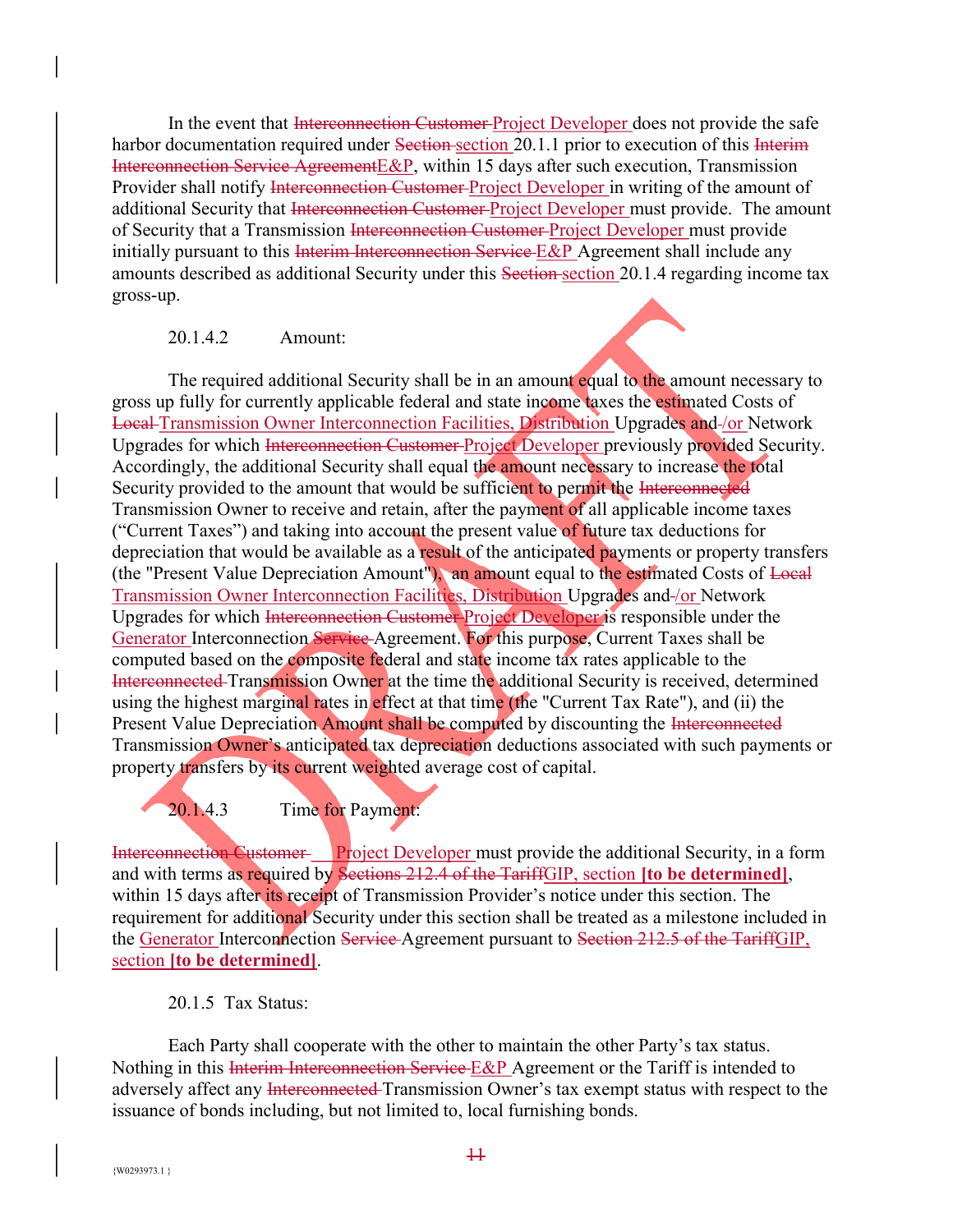- 21.0 Addendum of Interconnection Requirement for all Wind or Non-synchronous Generation Facilities. To the extent required, Schedule B to this Interim ISA sets forth interconnection requirements for all wind or non-synchronous generation facilities and is hereby incorporated by reference and made a part of this Interim ISA.
- 21 Breach, Cure And Default
- 21.1 Breach:

A Breach of this E&P Agreement shall include:

(a) The failure to pay any amount when due;

 (b) The failure to comply with any material term or condition of this E&P Agreement, including but not limited to any material breach of a representation, warranty or covenant;

(c) Assignment of the E&P Agreement in a manner inconsistent with its terms; or

 (d) Failure of a Party to provide information or data required to be determined under to another Party for such other Party to satisfy its obligations under this E&P Agreement.

## 21.2 Notice of Breach:

A Party not in Breach shall give written notice of an event of Breach to the Breaching Party, to Transmission Provider and to other persons that the Breaching Party identifies in writing to the other Party in advance. Such notice shall set forth, in reasonable detail, the nature of the Breach, and where known and applicable, the steps necessary to cure such Breach. In the event of a Breach by Project Developer, Transmission Provider or the Transmission Owner agree to provide notice of such Breach and in the same manner as its notice to Project Developer, to any Project Finance Entity provided that the Project Developer has provided the notifying Party with notice of an assignment to such Project Finance Entity(ies) and identifies such Project Finance Entity(ies).

## 21.3 Cure and Default:

A Party that commits a Breach and does not take steps to cure the Breach pursuant to this section 21.3 is automatically in Default of this E&P Agreement, and its project and this Agreement shall be deemed terminated and withdrawn. Transmission Provider shall take all necessary steps to effectuate this termination, including submitted the necessary filings with FERC.

## 21.4.1 Cure of Breach:

21.41.1 Except for the event of Breach set forth in section 21.1(a) above, the Breaching Party (a) may cure the Breach within thirty (30) days of the time the Non-Breaching Party sends such notice; or (b) if the Breach cannot be cured within thirty (30) days, may commence in good faith all steps that are reasonable and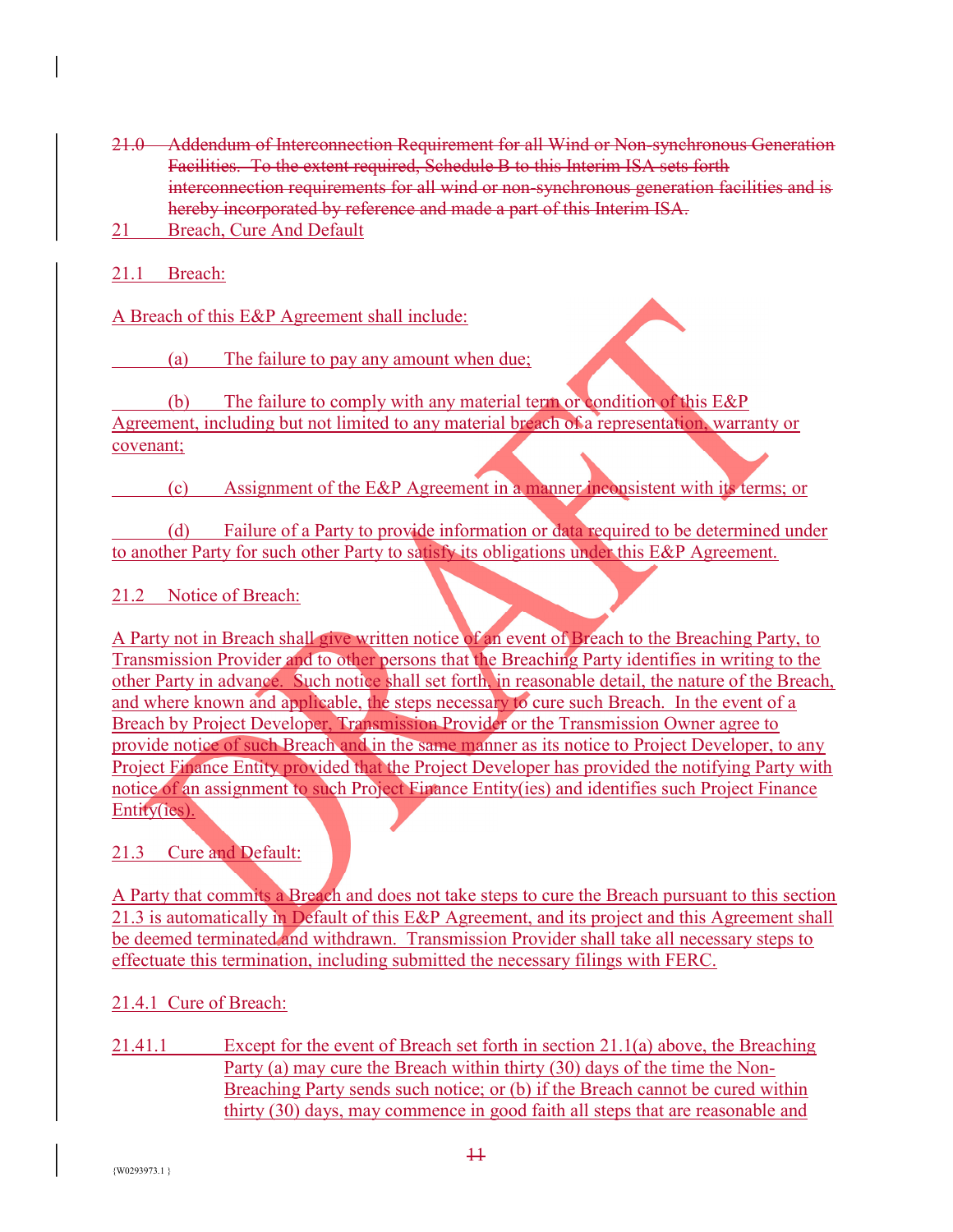appropriate to cure the Breach within such thirty (30) day time period and thereafter diligently pursue such action to completion pursuant to a plan to cure, which shall be developed and agreed to in writing by the Parties. Such agreement shall not be unreasonably withheld.

21.4.1.2 In an event of Breach set forth in section 21.1(a), the Breaching Party shall cure the Breach within five (5) days from the receipt of notice of the Breach. If the Breaching Party is the Project Developer, and the Project Developer fails to pay an amount due within five (5) days from the receipt of notice of the Breach, Transmission Provider may use Security to cure such Breach. If Transmission Provider uses Security to cure such Breach, Project Developer shall be in automatic Default and its project and this Agreement shall be deemed terminated and withdrawn.

## 21.5 Right to Compel Performance:

Notwithstanding the foregoing, upon the occurrence of a Default, a non-Defaulting Party shall be entitled to exercise such other rights and remedies as it may have in equity or at law. No remedy conferred by any provision of this E&P Agreement is intended to be exclusive of any other remedy and each and every remedy shall be cumulative and shall be in addition to every other remedy given hereunder or now or hereafter existing at law or in equity or by statute or otherwise. The election of any one or more remedies shall not constitute a waiver of the right to pursue other available remedies

- 22.0 Infrastructure security of electric system equipment and operations and control hardware and software is essential to ensure day-to-day reliability and operational security. All Transmission Providers, Interconnected Transmission Owners, market participants, and Interconnection Customers Project Developers interconnected with electric systems are to comply with the recommendations offered by the President's Critical Infrastructure Protection Board and best practice recommendations from the electric reliability authority. All public utilities are expected to meet basic standards for electric system infrastructure and operational security, including physical, operational, and cybersecurity practices.
- 23.0 This Agreement shall be deemed a contract made under, and the interpretation and performance of this Agreement and each of its provisions shall be governed and construed in accordance with, the applicable Federal and/or laws of the State of Delaware without regard to conflicts of laws provisions that would apply the laws of another jurisdiction.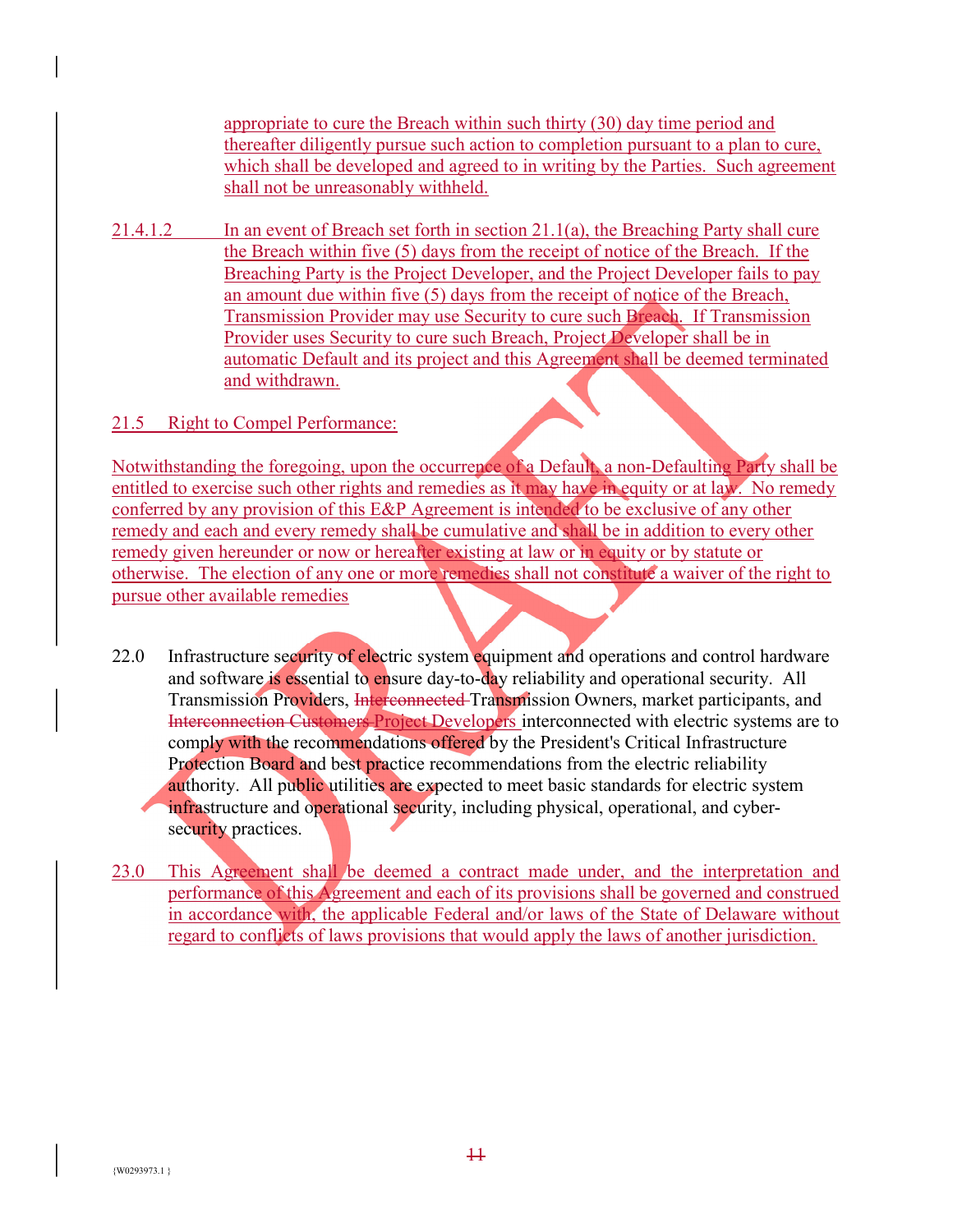IN WITNESS WHEREOF, Transmission Provider, Interconnection Customer and Interconnected Project Developer and Transmission Owner have caused this Interim ISA E&P Agreement to be executed by their respective authorized officials.

## (PJM Queue Position Project Identifier #\_\_\_)

Transmission Provider: PJM Interconnection, L.L.C.

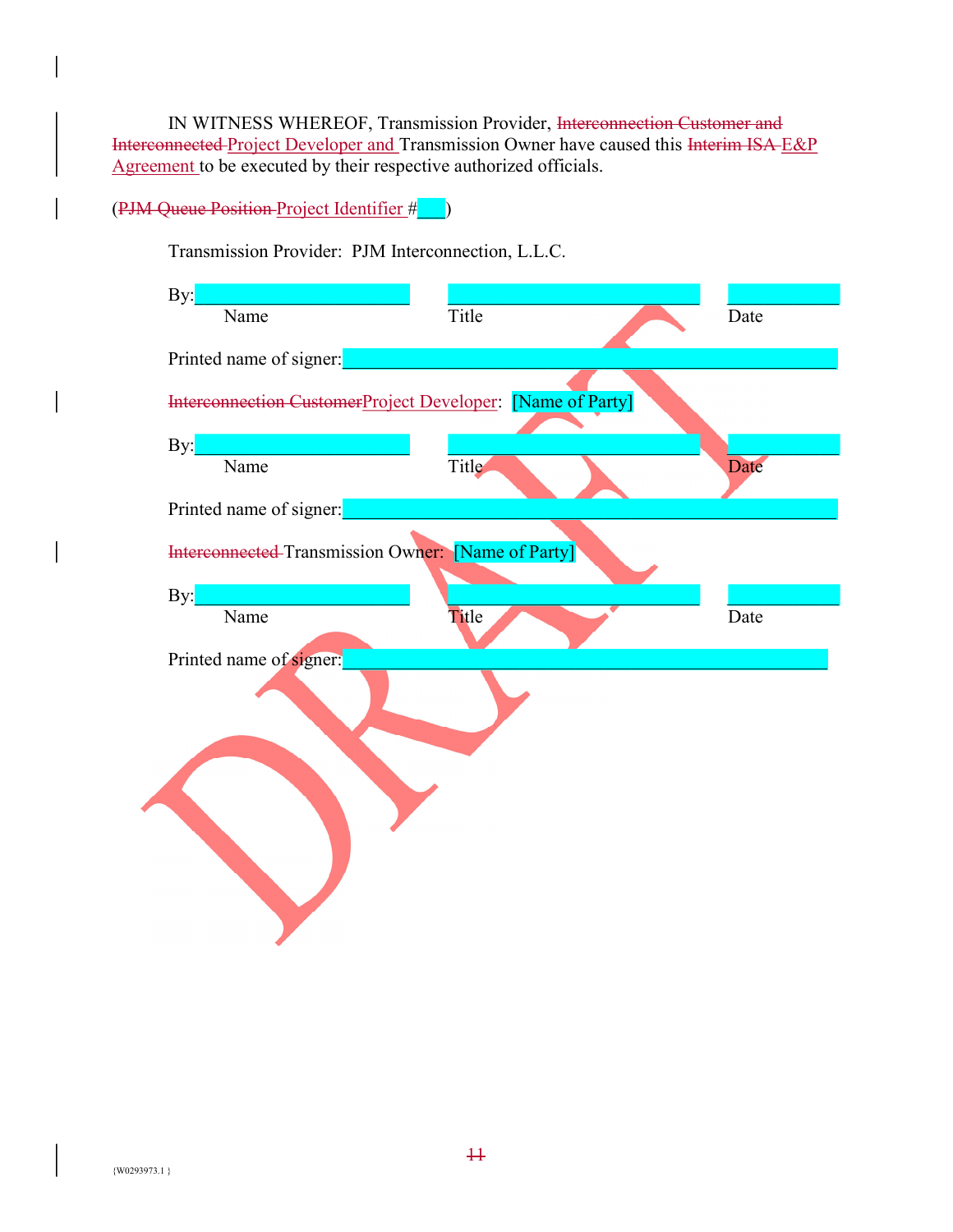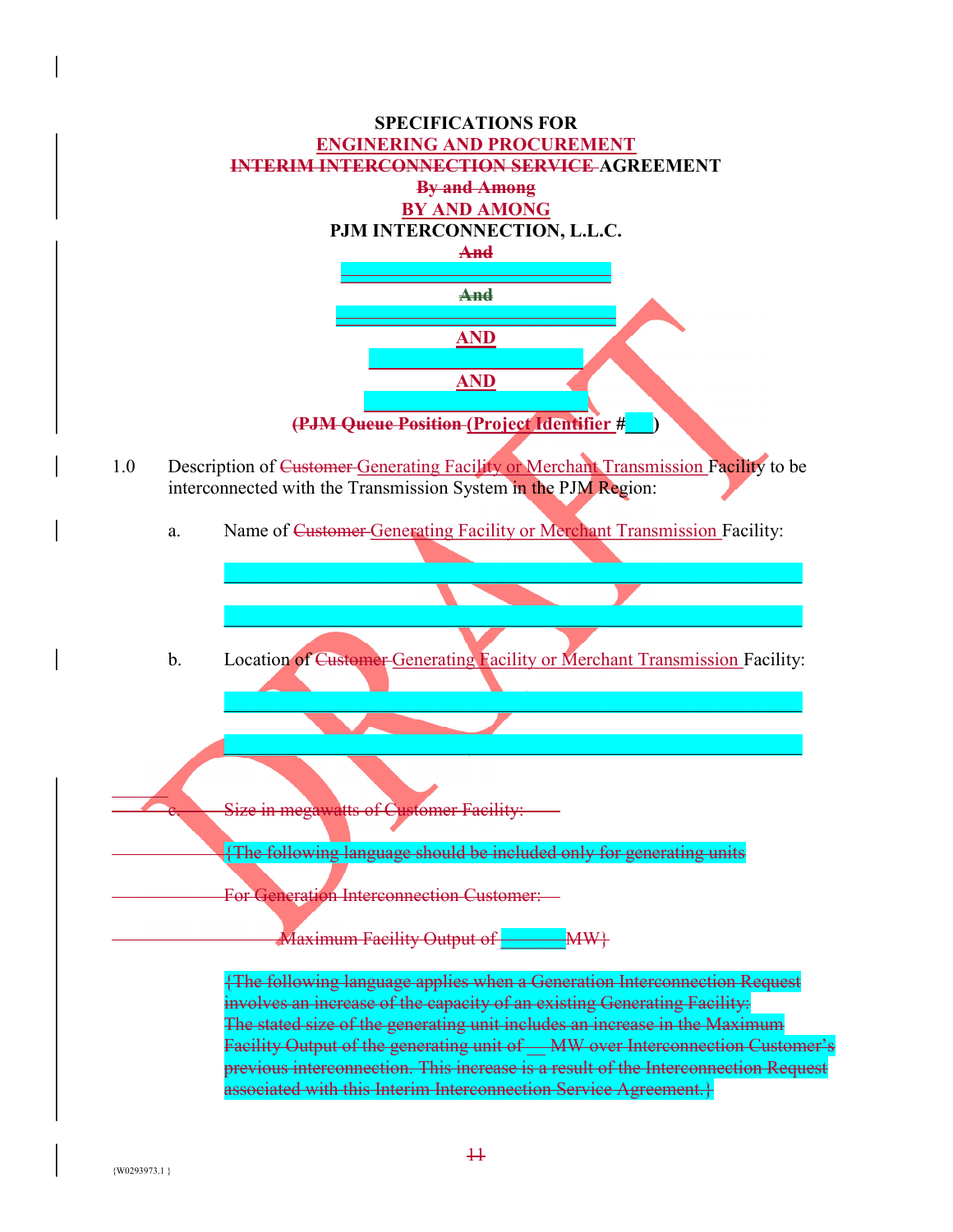{The following language should be included only for Merchant Transmission Facilities for Transmission Interconnection Customer:

Nominal Rated Capability: MW}

 $\overline{\phantom{a}}$  , and the contract of the contract of the contract of the contract of the contract of the contract of the contract of the contract of the contract of the contract of the contract of the contract of the contrac

2.0 Interconnection Rights: Interconnection Customer shall obtain Capacity Interconnection Rights in accordance with Subpart C of Part VI of the Tariff at the location specified in section 1.0b upon its execution of the final Interconnection Service Agreement described in section 7.0(a) of this Interim ISA. [**if applicable, add:** , provided, however, that pending execution of the final Interconnection Service Agreement, Interconnection Customer shall be entitled to the following interim rights:

Pursuant to and subject to the applicable terms of the Tariff, Interconnection Customer shall have Capacity Interconnection Rights as a Capacity Resource at the Point of Interconnection specified in this Interim ISA in the amount of **WA**, for the time period of **Extending Lines and Section** to **Lines 2**. To the extent that the Customer Facility described in section 1.0 is not a Capacity Resource with Capacity Interconnection Rights, such Customer Facility shall be an Energy Resource. Pursuant to this Interim ISA, the Customer Facility will be permitted to inject **WW** (nominal) into the system. PJM reserves the right to limit injections to this quantity in the event reliability would be affected by output greater than such quantity.

- 3.0.AFacilities to be acquired, designed, constructed and/or installed by the Interconnected 2.0.A Facilities to be designed or procured by the Transmission Owner under this Interim ISA:E&P Agreement: **[List or state None]**
- 2.0.B Facilities to be designed or procured by the Project Developer under this E&P Agreement: **[List or state None]**
- 3.0.B Facilities to be acquired, designed, constructed and/or installed by the Interconnection Customer under this Interim ISA:

4.0Interconnection Customer 3.0 Project Developer shall be subject to the charges detailed below:

4.1Attachment 3.1 Transmission Owner Interconnection Facilities Charge:

4.2Local 3.2 Distribution Upgrades Charge:

- 4.3 3.3 Network Upgrades Charge:
- 4.4 3.4 Cost Breakdown:
	- \$ Direct Labor \$ Direct Material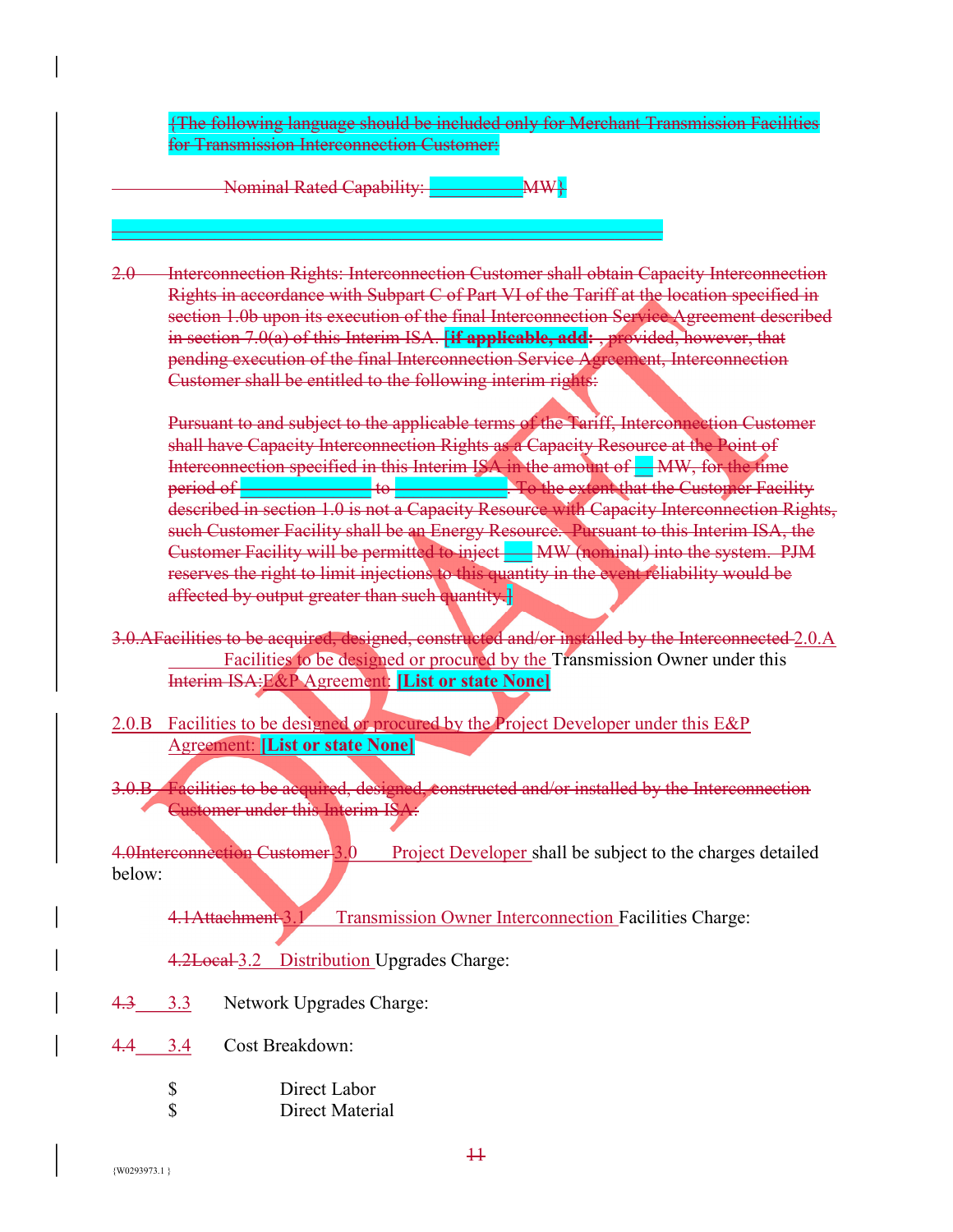| <sup>\$</sup> | Indirect Labor    |
|---------------|-------------------|
| <sup>S</sup>  | Indirect Material |

\$ Total

 $\overline{\phantom{a}}$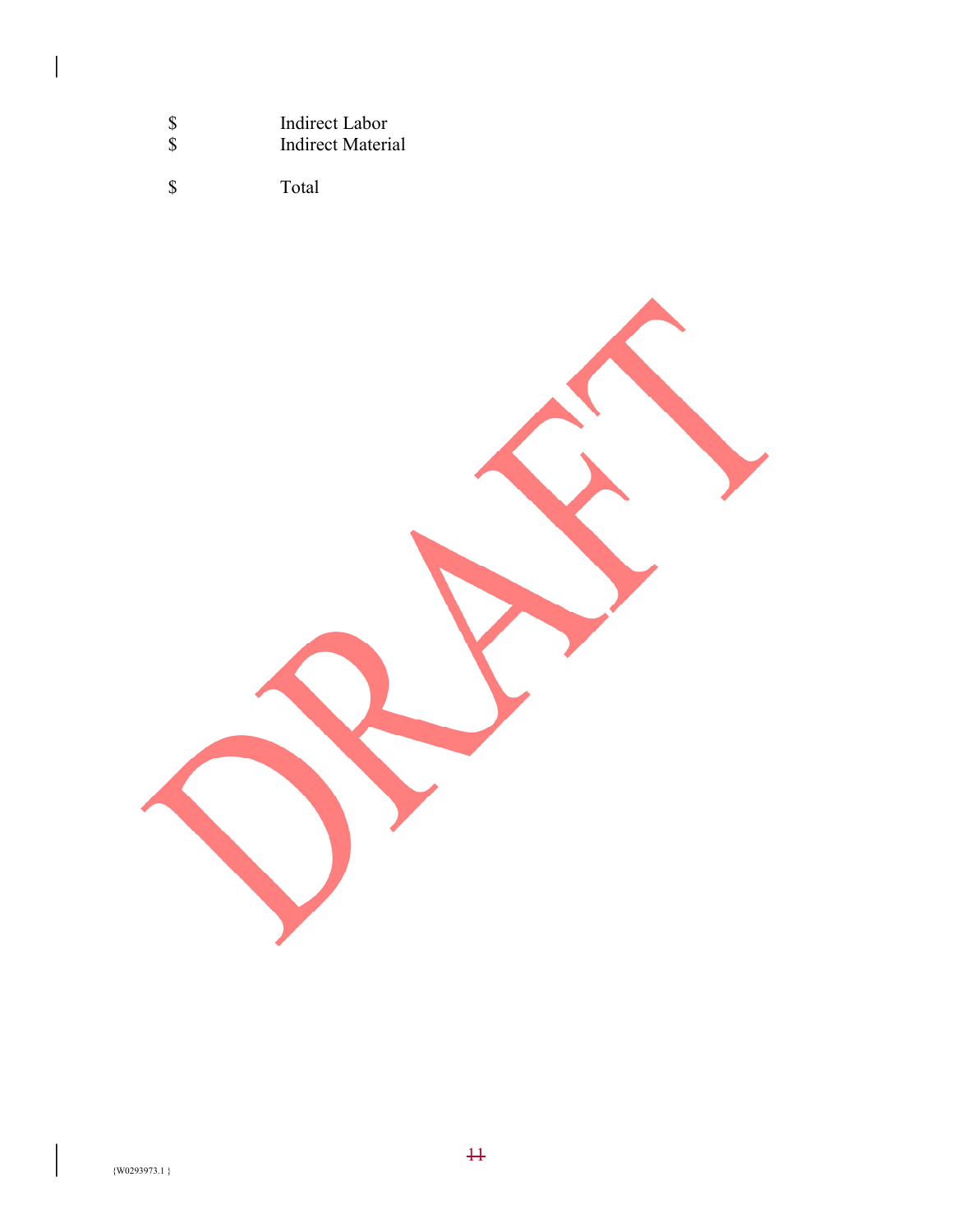SCHEDULES: {Note: Schedules A and B-through C are required, others are optional; add if applicable and desirable for clarity.}

SCHEDULE A – INTERCONNECTION CUSTOMER'S AGREEMENT TO CONFORM WITH IRS SAFE HARBOR PROVISIONS FOR NON-TAXABLE STATUS

SCHEDULE B - INTERCONNECTION REQUIREMENTS FOR A WIND GENERATION FACILITYADDITIONAL PROVISIONS FOR BILLINGS AND PAYMENTS

SCHEDULE LOCATION FACILITY LOCATION/SITE PLAN

SCHEDULE **\_\_\_** - SINGLE-LINE DIAGRAM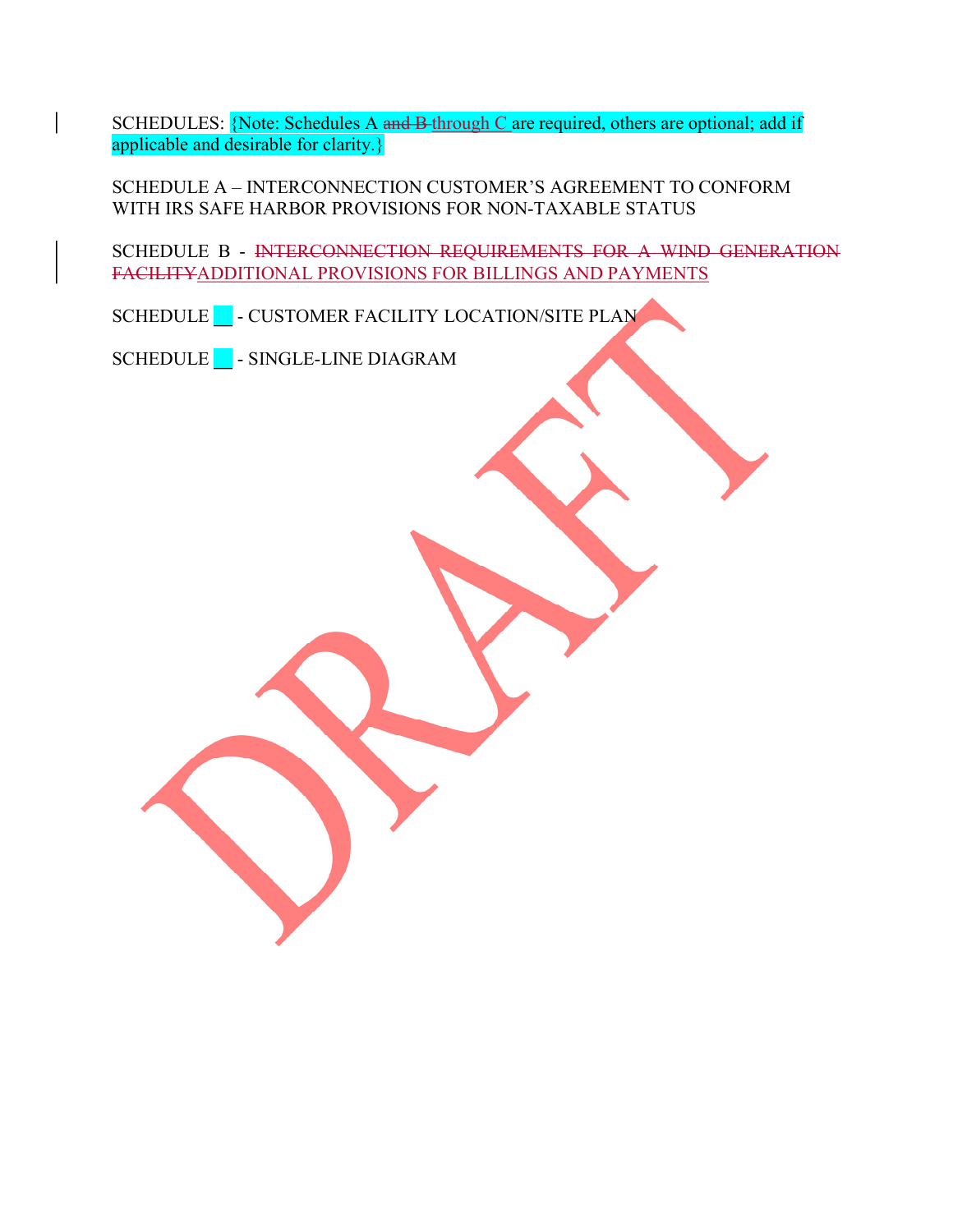#### **SCHEDULE A**

### **INTERCONNECTION CUSTOMER'S AGREEMENT TO CONFORM WITH IRS SAFE HARBOR PROVISIONS FOR NON-TAXABLE STATUS**

{Include the appropriate language from the alternatives below:}

### {Include the following language if not required:}

Not Required.

## [OR]

{Include the following language if applicable to Interconnection CustomerProject Developer:}

As provided in Section section 20.1 of this Interim ISA E&P Agreement and subject to the requirements thereof, Interconnection Customer Project Developer represents that it meets all qualifications and requirements as set forth in Section section 118(a) and 118(b) of the Internal Revenue Code of 1986, as amended and interpreted by Notice 2016-36, 2016-25 I.R.B. (6/20/2016) (the "IRS Notice"). Interconnection Customer Project Developer agrees to conform with all requirements of the safe harbor provisions specified in the IRS Notice, as they may be amended, as required to confer non-taxable status on some or all of the transfer of property, including money, by Interconnection Customer to Interconnected Project Developer to Transmission Owner with respect to the payment of the Costs of construction and installation of engineering and procurement the Transmission Owner Interconnection Facilities specified in this Interim ISAE&P Agreement.

Nothing in Interconnection Customer's Project Developer's agreement pursuant to this Schedule A shall change Interconnection Customer's Project Developer's indemnification obligations under Section section 20.1 of this Interim ISAE&P Agreement.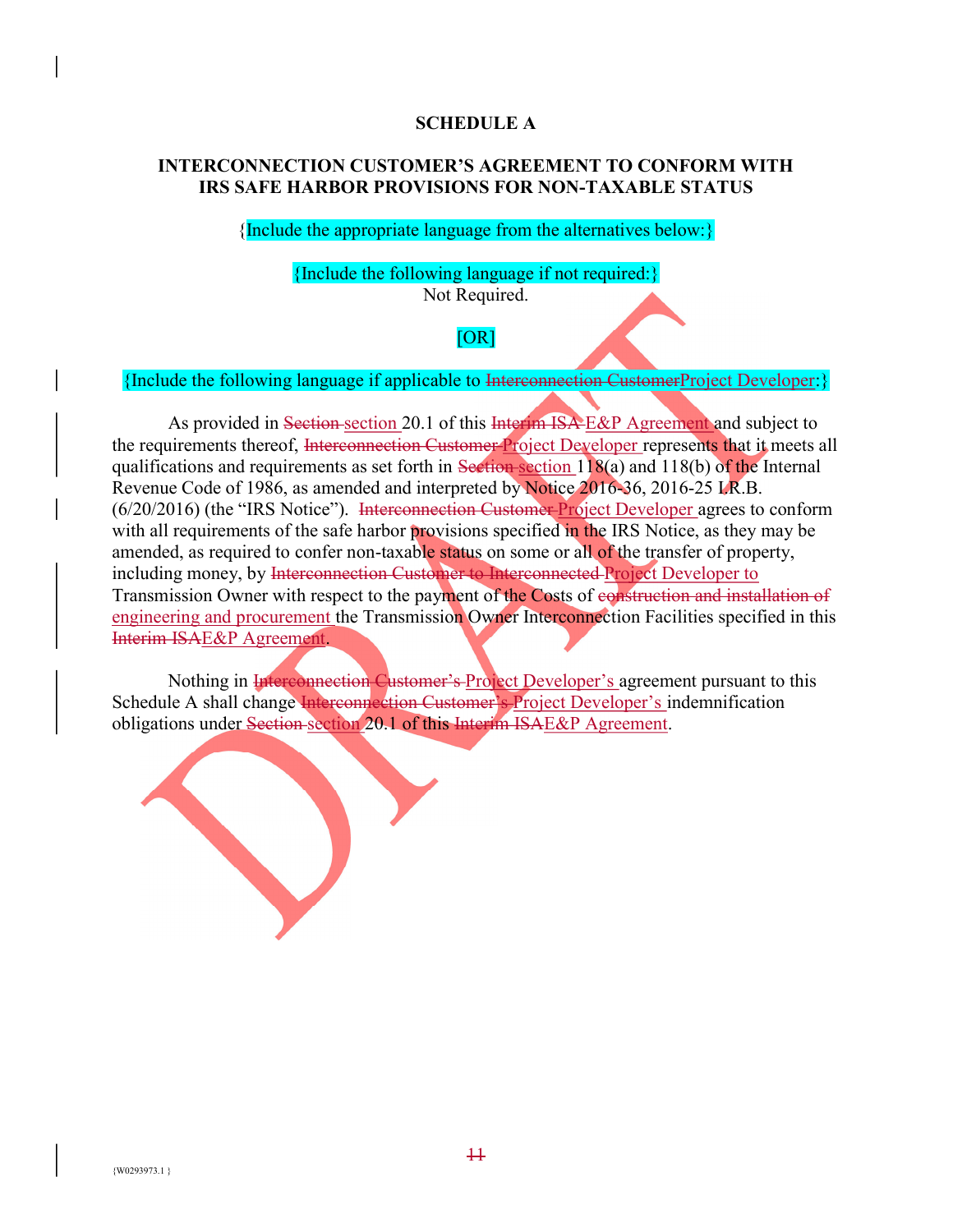{Include the following Schedule B, as applicable, for New Service Requests received before May 1, 2015}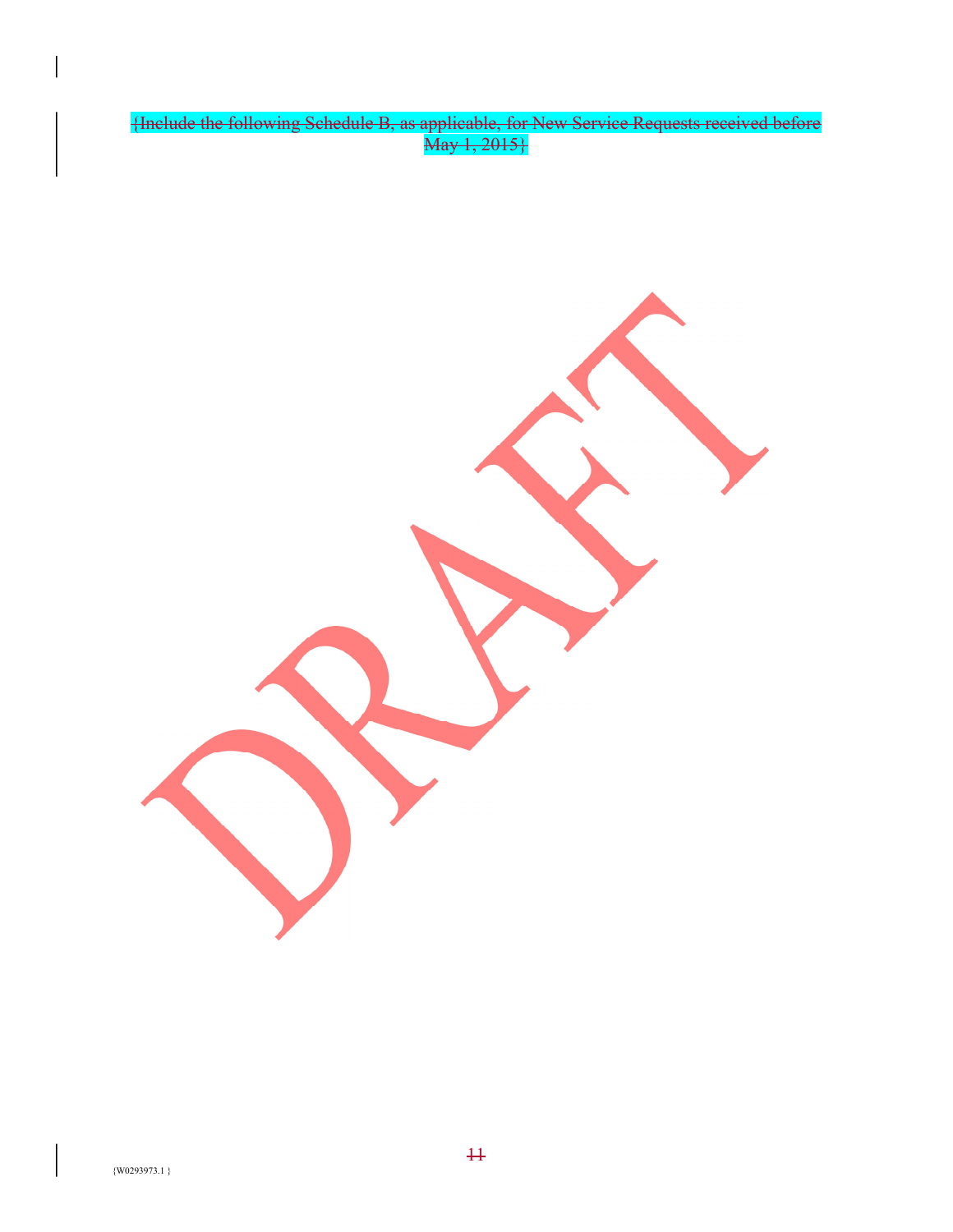#### **SCHEDULE B**

#### **INTERCONNECTION REQUIREMENTS FOR A**

#### **WIND GENERATION FACILITY**

#### {Include the appropriate language from the alternatives below}

{Include the following language if the Customer Facility is not a wind generation facility}

Not Required

 $FA$ 

{Include the following language when the Customer Facility is a wind generation facility}

Schedule B sets forth requirements and provisions specific to the interconnection of a wind generation facility that is greater than 20 MW. All other requirements pertaining to the interconnection of generation facilities above 20 MW set forth in Part IV of the Tariff continue to apply to wind generation facility interconnections.

**A. Technical Standards Applicable to a Wind Generation Facility** 

**Low Voltage Ride-Through (LVRT) Capability** 

A wind generation facility shall be able to remain online during voltage disturbances up to the time periods and associated voltage levels set forth in the standard below. The Schedule B LVRT standard provides for a transition period standard and a post-transition period standard.

 **Transition Period LVRT Standard** 

The transition period standard applies to wind generation facilities subject to Commission Order No. 661 that have either: (i) Interconnection Service Agreements signed and filed with the Commission, filed with the Commission in unexecuted form, or filed with the Commission as non-conforming agreements between January 1, 2006 and December 31, 2006, with a scheduled in-service date no later than December 31, 2007, or (ii) wind generation turbines subject to a wind turbine procurement contract executed prior to December 31, 2005, for delivery through 2007.

1. Wind generation facilities are required to remain in-service during three-phase faults with normal clearing (which is a time period of approximately 4 – 9 cycles) and single line to ground faults with delayed clearing, and subsequent post-fault voltage recovery to prefault voltage unless clearing the fault effectively disconnects the generator from the system. The clearing time requirement for a three-phase fault will be specific to the wind generation facility substation location, as determined by and documented by the transmission provider. The maximum clearing time the wind generation facility shall be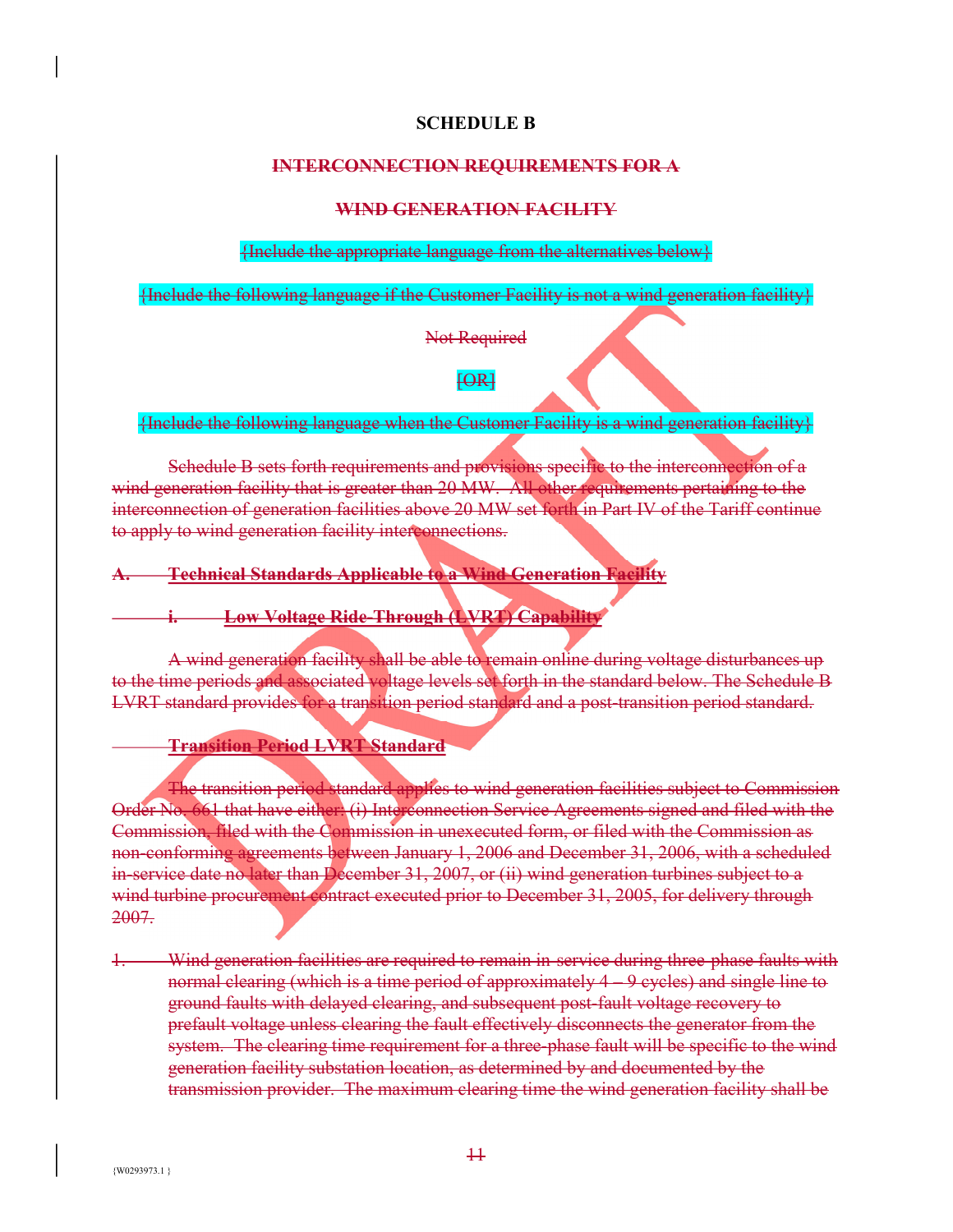required to withstand for a three-phase fault shall be 9 cycles at a voltage as low as 0.15 p.u., as measured at the high side of the wind generation facility step-up transformer (i.e. the transformer that steps the voltage up to the transmission interconnection voltage or "GSU"), after which, if the fault remains following the location-specific normal clearing time for three-phase faults, the wind generation facility may disconnect from the transmission system.

- This requirement does not apply to faults that would occur between the wind generator terminals and the high side of the GSU or to faults that would result in a voltage lower than 0.15 per unit on the high side of the GSU serving the facility.
- Wind generation facilities may be tripped after the fault period if this action is intended as part of a special protection system.
- Wind generation facilities may meet the LVRT requirements of this standard by the performance of the generators or by installing additional equipment (e.g., Static VAr Compensator, etc.) within the wind generation facility or by a combination of generator performance and additional equipment.
- Existing individual generator units that are, or have been, interconnected to the network at the same location at the initial effective date of the Schedule B LVRT standard are exempt from meeting the Schedule B LVRT standard for the remaining life of the existing generation equipment. Existing individual generator units that are replaced are required to meet the Schedule B LVRT standard.

## **Post-transition Period LVRT Standard**

All wind generation facilities subject to Commission Order No. 661 and not covered by the transition period described above must meet the following requirements:

- Wind generation facilities are required to remain in-service during three-phase faults with normal clearing (which is a time period of approximately 4 – 9 cycles) and single line to ground faults with delayed clearing, and subsequent post-fault voltage recovery to prefault voltage unless clearing the fault effectively disconnects the generator from the system. The clearing time requirement for a three-phase fault will be specific to the wind generation facility substation location, as determined by and documented by the transmission provider. The maximum clearing time the wind generation facility shall be required to withstand for a three-phase fault shall be 9 cycles after which, if the fault remains following the location-specific normal clearing time for three-phase faults, the wind generation facility may disconnect from the transmission system. A wind generation facility shall remain interconnected during such a fault on the transmission system for a voltage level as low as zero volts, as measured at the high voltage side of the wind GSU.
- 2. This requirement does not apply to faults that would occur between the wind generator terminals and the high side of the GSU.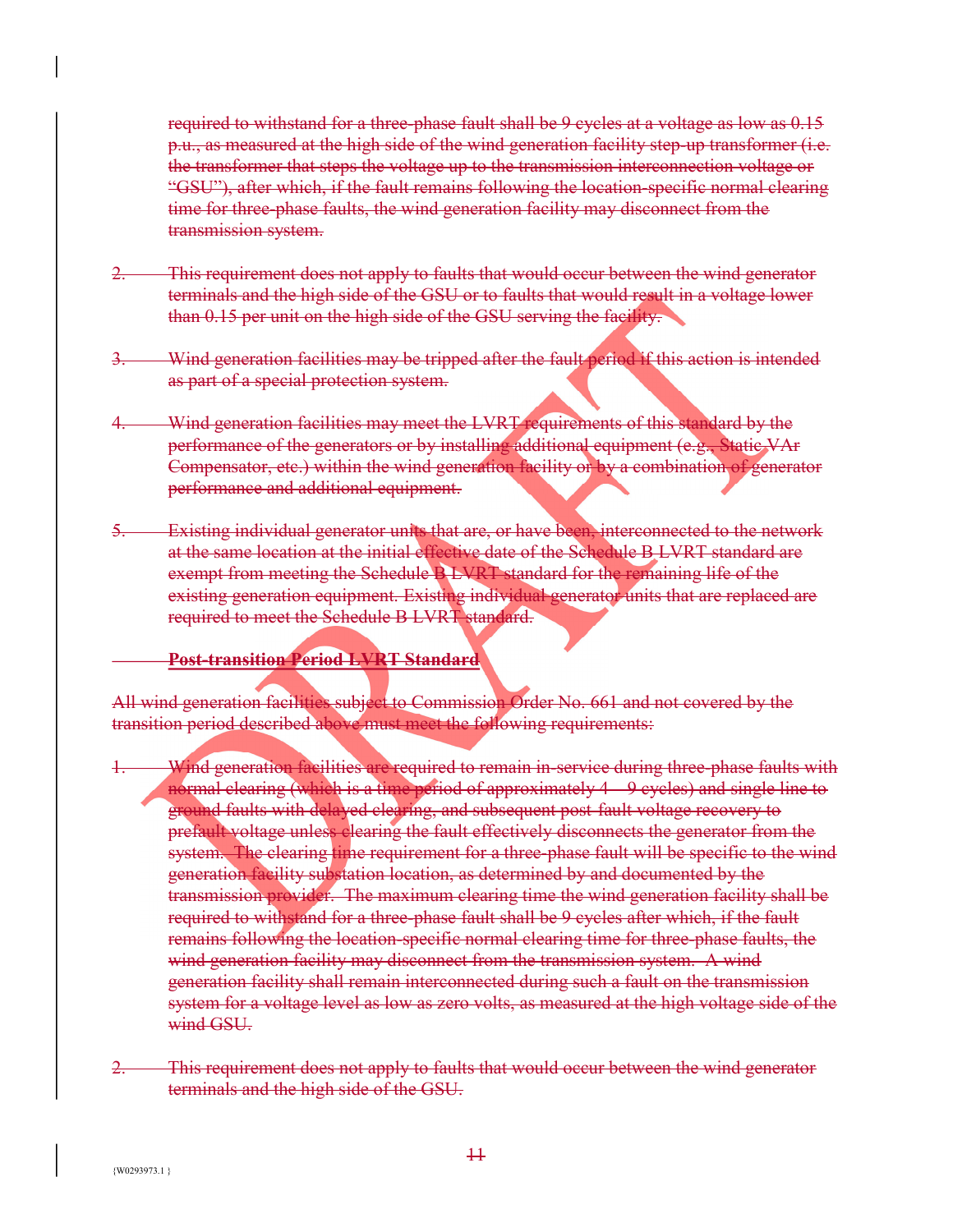- Wind generation facilities may be tripped after the fault period if this action is intended as part of a special protection system.
- 4. Wind generation facilities may meet the LVRT requirements of this standard by the performance of the generators or by installing additional equipment (e.g., Static VAr Compensator) within the wind generation facility or by a combination of generator performance and additional equipment.
- 5. Existing individual generator units that are, or have been, interconnected to the network at the same location at the initial effective date of the Schedule B LVRT standard are exempt from meeting the Schedule B LVRT Standard for the remaining life of the existing generation equipment. Existing individual generator units that are replaced are required to meet the Schedule B LVRT Standard.

### **ii. Power Factor Design Criteria (Reactive Power)**

The power factor requirements for wind generation facilities set forth in section 4.7.1 of Appendix 2 to Attachment O of the Tariff can be met by using, for example, power electronic devices designed to supply this level of reactive capability (taking into account any limitations due to voltage level, real power output, etc.) or fixed and switched capacitors if agreed to by the Transmission Provider, or a combination of the two. The Interconnection Customer shall not disable power factor equipment while the wind generation facility is in operation. Wind generation facilities shall also be able to provide sufficient dynamic voltage support in lieu of the power system stabilizer and automatic voltage regulation at the generator excitation system if the System Impact Study shows this to be required for system safety or reliability.

## **iii. Supervisory Control and Data Acquisition (SCADA) Capability**

The wind generation facility shall provide SCADA capability to transmit data and receive instructions from the Transmission Provider to protect system reliability. The Transmission Provider and the wind generation facility Interconnection Customer shall determine what SCADA information is essential for the proposed wind generation facility, taking into account the size of the facility and its characteristics, location, and importance in maintaining generation resource adequacy and transmission system reliability in its area.

## **iv. Meteorological Data Reporting Requirement**

The wind generation facility shall, at a minimum, be required to provide the Transmission Provider with site-specific meteorological data including:

- 1. Temperature (degrees Fahrenheit)
- 2. Wind speed (meters/second)
- 3. Wind direction (degrees from True North)
- Atmospheric pressure (hectopascals)
- 5. Forced outage data (wind turbine and MW unavailability)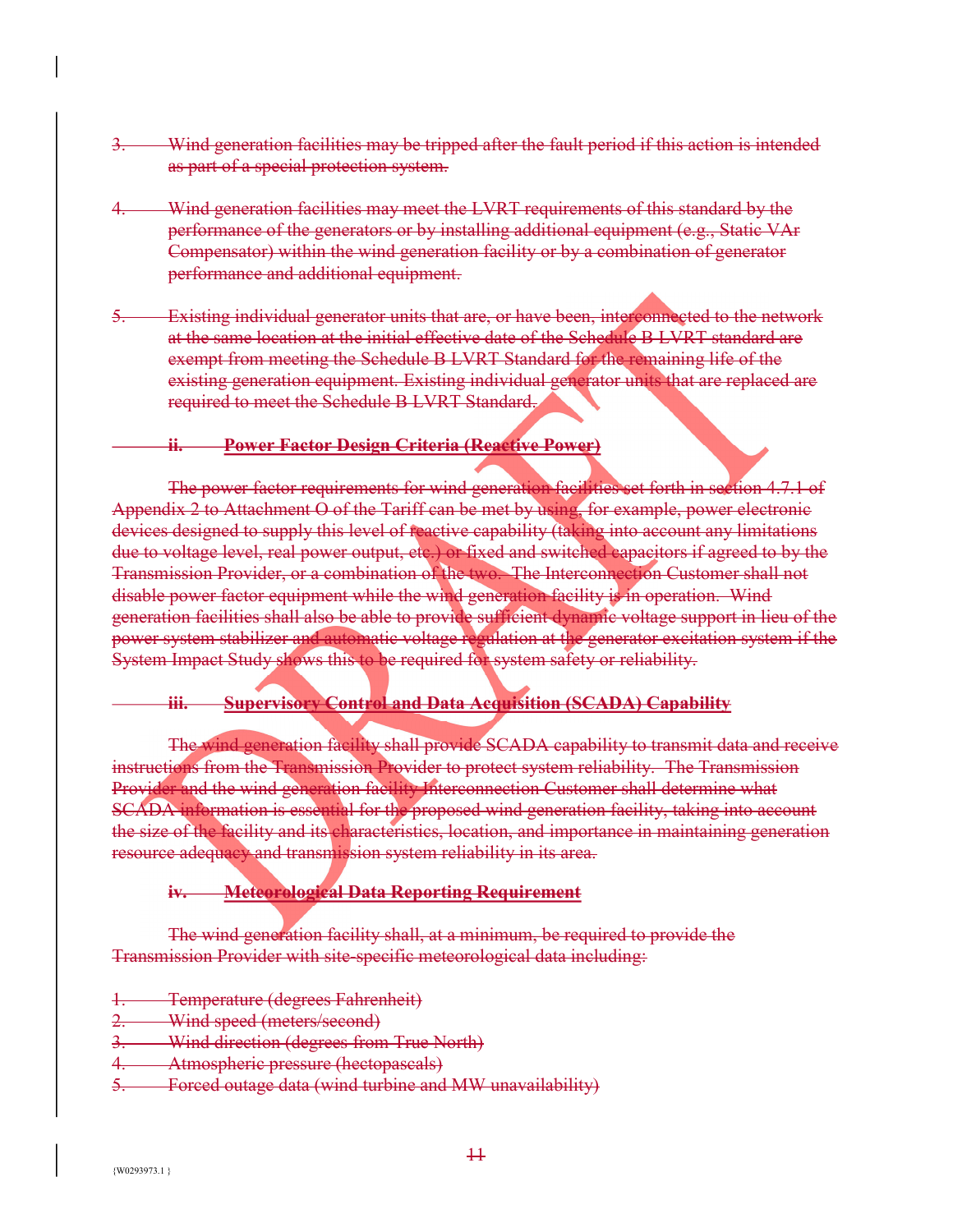The Transmission Provider and Interconnection Customer may mutually agree to any additional meteorological data that are required for the development and deployment of a power production forecast. All requirements for meteorological and forced outage data must be commensurate with the power production forecasting employed by the Transmission Provider. Such additional mutually agreed upon requirements for meteorological and forced outage data are set forth below:

[SPECIFICY AGREED UPON METEOROLOGICAL AND FORCED OUTAGE DATA REQUIREMENTS]

OR

[NOT APPLICABLE FOR THIS INTERIM ISA]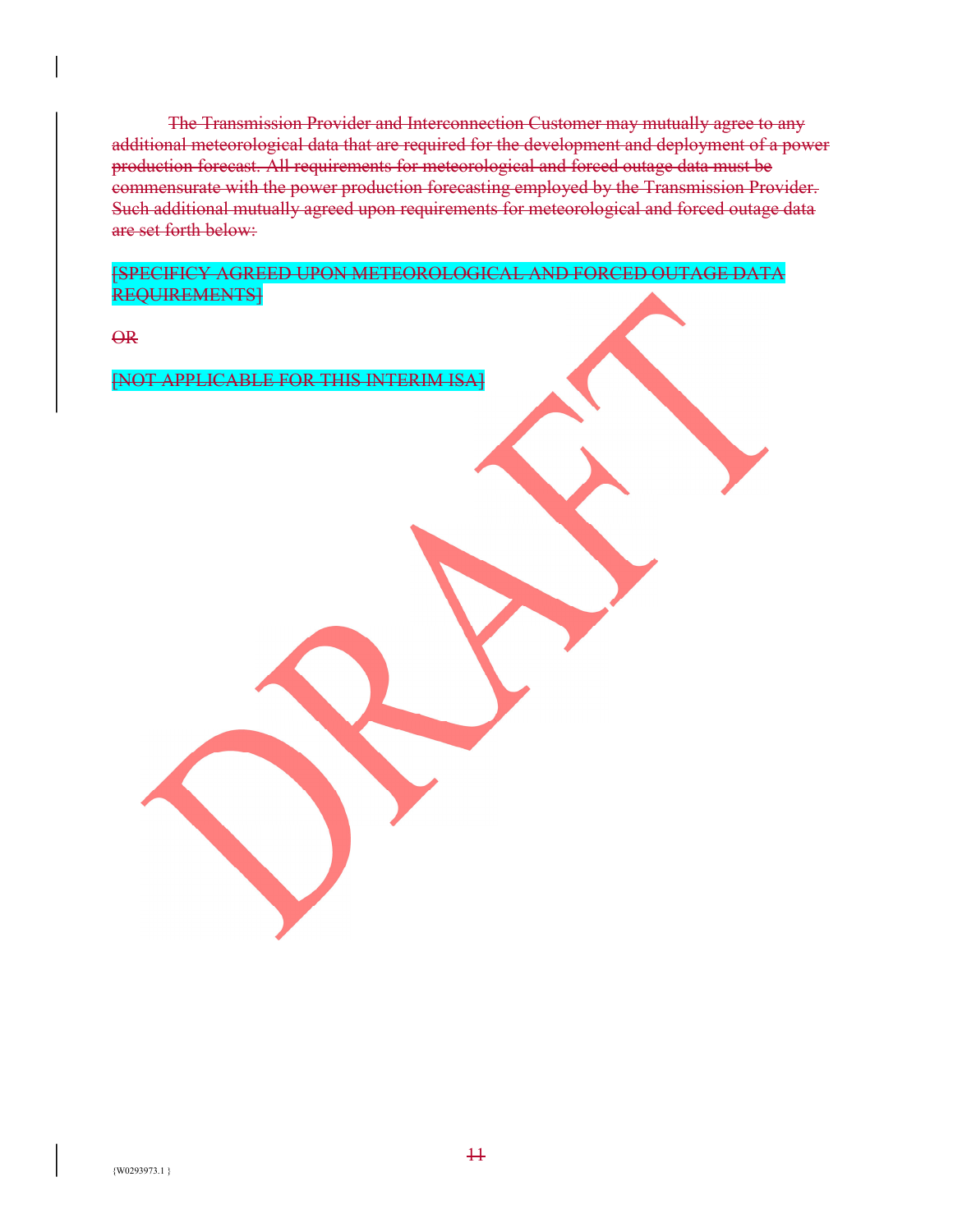{Include the following Schedule B, as applicable, for New Service Requests received on or after May 1, 2015}

### **SCHEDULE B**

### **INTERCONNECTION REQUIREMENTS FOR ALL WIND AND NON-SYNCHRONOUS GENERATION FACILITIES**

{Include the appropriate language from the alternatives below}

{Include the following language if the Customer Facility is not a wind or non-synchronous generation facility}

Not Required

 $\mathsf{fOR}$ 

{Include the following language when the Customer Facility is a wind or non-synchronous generation facility}

### **A. Voltage Ride Through Requirements**

The Customer Facility shall be designed to remain in service (not trip) for voltages and times as specified for the Eastern Interconnection in Attachment 1 of NERC Reliability Standard PRC-024-1, and successor Reliability Standards, for both high and low voltage conditions, irrespective of generator size, subject to the permissive trip exceptions established in PRC-024-1 (and successor Reliability Standards).

## **B. Frequency Ride Through Requirements**

The Customer Facility shall be designed to remain in service (not trip) for frequencies and times as specified in Attachment 2 of NERC Reliability Standard PRC-024-1, and successor Reliability Standards, for both high and low frequency condition, irrespective of generator size, subject to the permissive trip exceptions established in PRC-024-1 (and successor Reliability Standards).

## **C. Supervisory Control and Data Acquisition (SCADA) Capability**

The wind or non-synchronous generation facility shall provide SCADA capability to transmit data and receive instructions from the Transmission Provider to protect system reliability. The Transmission Provider and the wind or non-synchronous generation facility Interconnection Customer shall determine what SCADA information is essential for the proposed wind or non-synchronous generation facility, taking into account the size of the facility and its characteristics, location, and importance in maintaining generation resource adequacy and transmission system reliability in its area.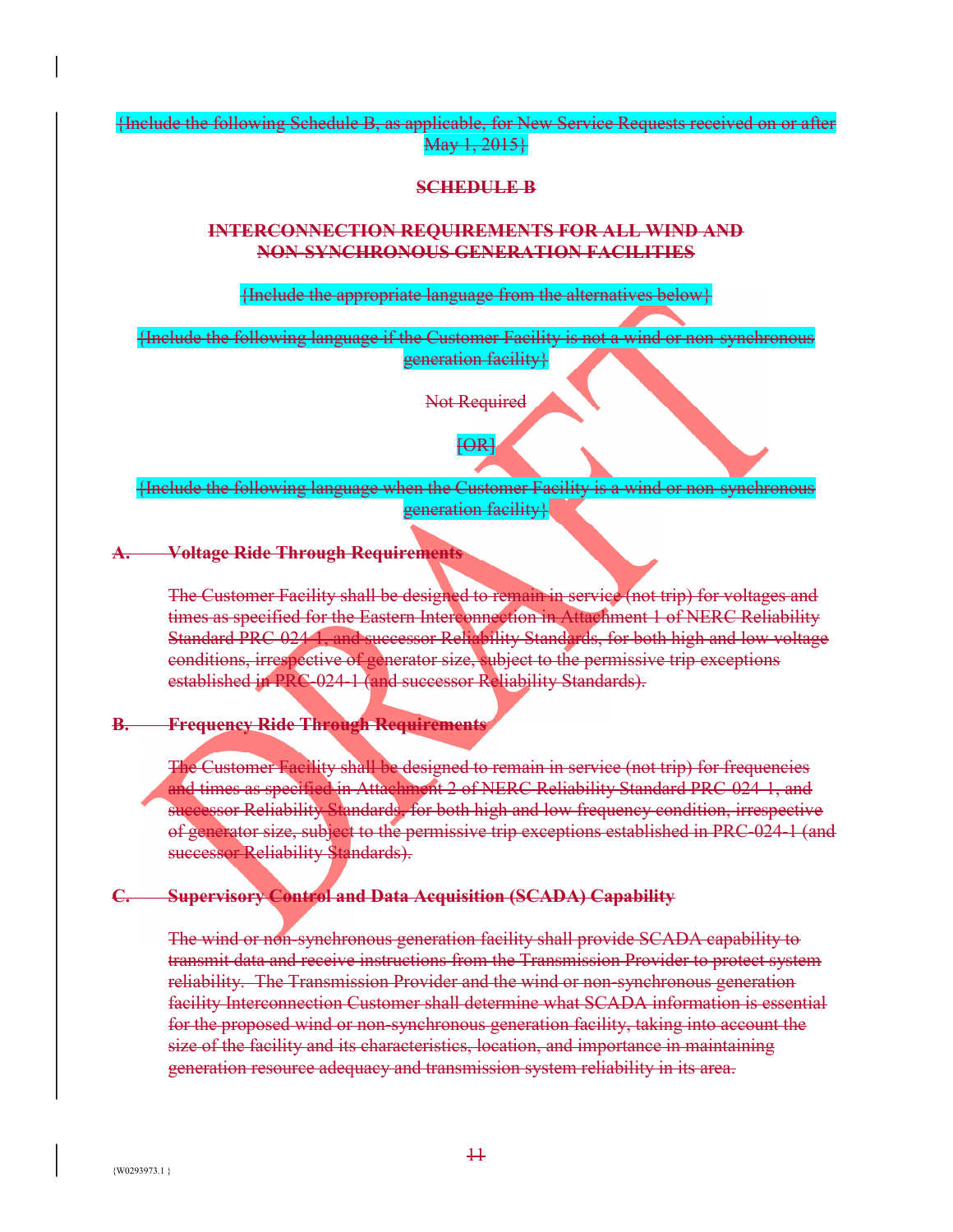## **D. Meteorological Data Reporting Requirement (Applicable to wind generation facilities only)**

The wind generation facility shall, at a minimum, be required to provide the Transmission Provider with site-specific meteorological data including:

- **•** Temperature (degrees Fahrenheit)
- Wind speed (meters/second)
- Wind direction (degrees from True North)
- Atmosphere pressure (hectopascals)
- **•** Forced outage data (wind turbine and MW unavailability)

The Transmission Provider and Interconnection Customer may mutually agree to any additional meteorological data that are required for the development and deployment of a power production forecast. All requirements for meteorological and forced outage data must be commensurate with the power production forecasting employed by the Transmission Provider. Such additional mutually agreed upon requirements for meteorological and forced outage data are set forth below:

[SPECIFY AGREED UPON METEOROLOGICAL AND FORCED OUTAGE DATA REQUIREMENTS]

## $FOR$

[NOT APPLICABLE FOR THIS INTERIM ISA]

# **ADDITIONAL PROVISIONS FOR BILLINGS AND PAYMENTS**

The following provisions shall apply with respect to charges for the Costs of the Transmission Owner for which the Project Developer is responsible.

Transmission Provider shall invoice Project Developer on behalf of the Transmission Owner, for the Transmission Owner's expected Costs during the next three months. Upon receipt of each of Project Developer's payments of such invoices, Transmission Provider shall reimburse the Transmission Owner. Project Developer shall pay each invoice received from Transmission Provider within twenty (20) days after receipt thereof. Interest on any unpaid, delinquent amounts shall be calculated in accordance with the methodology specified for interest on refunds in the FERC's regulations at 18 C.F.R. Section 35.19a(a)(2)(iii) and shall apply from the due date of the bill to the date of payment. If Project Developer fails to pay any invoice when and as due, Transmission Provider or Transmission Owner can provide notice of such failure to Project Developer and the other party, and Project Developer shall pay the amounts due within five (5) days from the receipt of such notice. Subject to obtaining any necessary authorizations from FERC, if Project Developer fails to make payment within five (5) days from the receipt of such notice, Transmission Provider and Transmission Owner shall each have the right to suspend performance hereunder. If Project Developer fails to make payment within fifteen (15) days from the receipt of such notice, Transmission Provider and